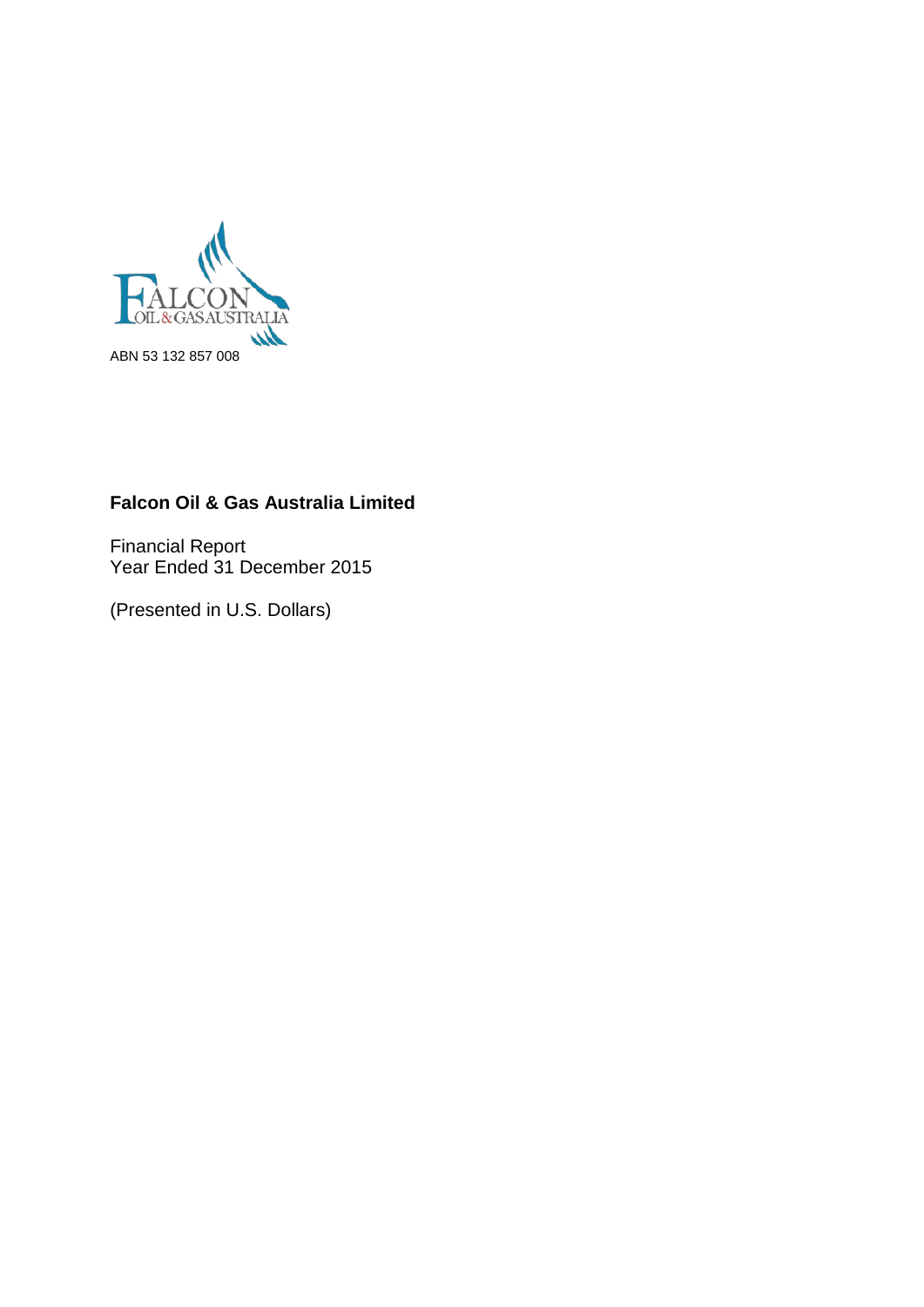## **Table of Contents**

## **Page Number**

| Operating and Financial Review                                                | 3  |
|-------------------------------------------------------------------------------|----|
| Directors' Report                                                             | 7  |
| Directors' and Company Secretary's Biographies                                | 10 |
| Directors' Declaration                                                        | 12 |
| Lead Auditor's Independence Declaration                                       | 13 |
| Independent Audit Report to the members of Falcon Oil & Gas Australia Limited | 14 |
| Statement of Profit or Loss and Other Comprehensive Income                    | 16 |
| <b>Statement of Financial Position</b>                                        | 17 |
| Statement of Changes in Equity                                                | 18 |
| <b>Statement of Cash Flows</b>                                                | 19 |
| Notes to the Financial Report                                                 | 20 |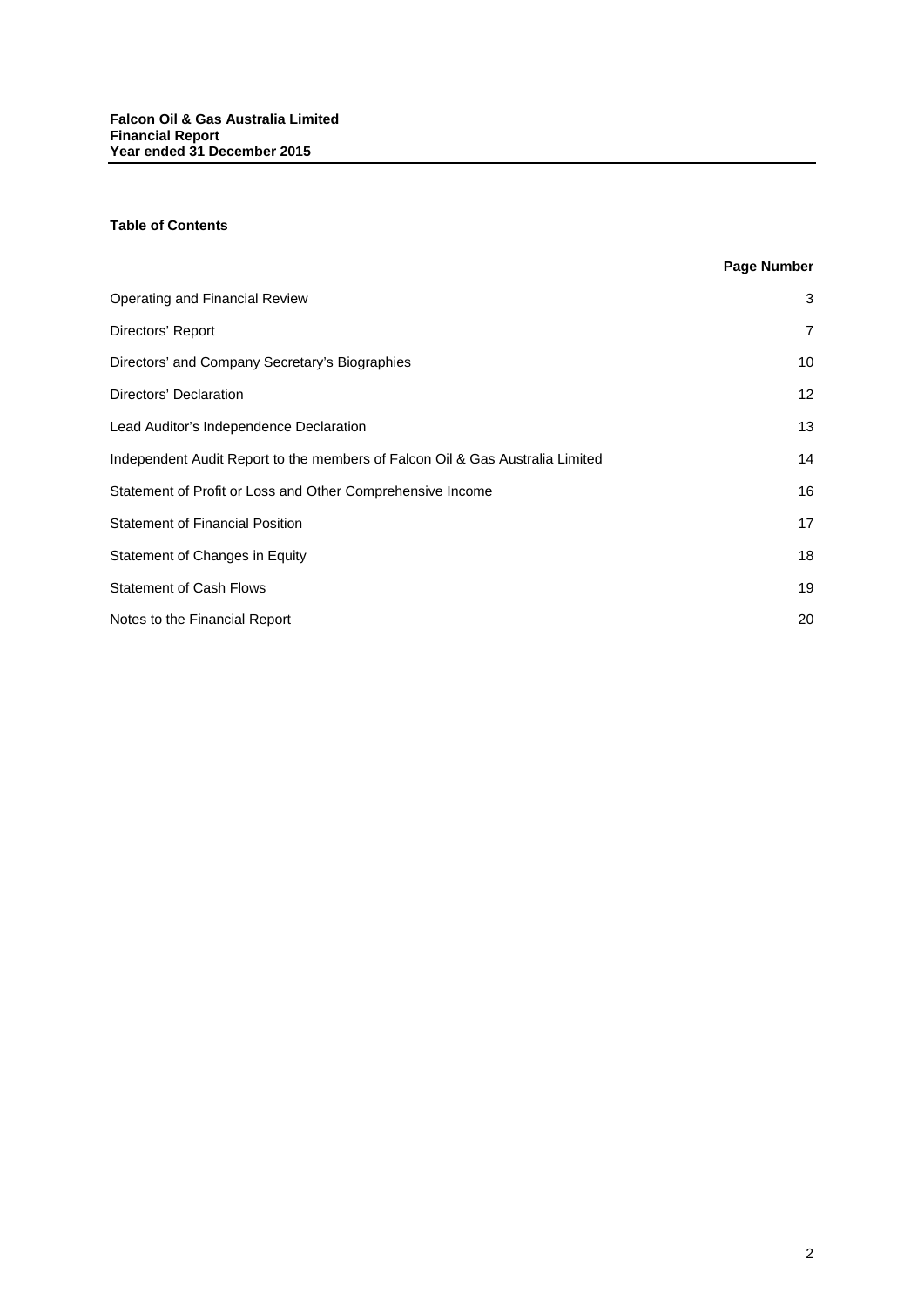#### **Operating and Financial Review**

#### **Beetaloo Basin, Northern Territory, Australia**

#### *Overview*

Falcon Oil & Gas Australia Limited ("**Falcon Australia**") is one of the three registered holders of approximately 4.6 million gross acres (approximately 18,619 km<sup>2</sup>), 1.4 million net acres, of three exploration permits in the Beetaloo Basin, Northern Territory, Australia. The Beetaloo Basin is located 600 kilometres south of Darwin close to infrastructure including a highway, two gas pipelines and a railway, offering transport options to the Australian market and beyond via the existing and proposed Liquified Natural Gas capacity in Darwin.

The Beetaloo Basin is a Proterozoic and Cambrian tight oil and gas basin. In its entirety, the Beetaloo Basin covers approximately 8.7 million acres (approximately 35,260 km<sup>2</sup>) and is a relatively underexplored onshore exploration basin with, as far as the Company is aware, 11 exploration wells drilled in the Beetaloo Basin to date. The area is remote and sparsely populated and the Board believes that it is well suited for oil and gas projects. Australia has a developed resources industry with a stable political, legal and regulatory system.

#### *Exploration Permits*

The following table summarises the principal oil and gas interests of the Company:

| <b>Assets</b>                                                             | <b>Interest</b> | <b>Operator Status</b>    | Gross Area         |
|---------------------------------------------------------------------------|-----------------|---------------------------|--------------------|
|                                                                           | (%)             |                           | (km <sup>2</sup> ) |
| Exploration Permit EP-76 (Beetaloo Basin, Northern Territory, Australia)  | 30              | Origin (i)<br>Exploration | 1.891.3            |
| Exploration Permit EP-98 (Beetaloo Basin, Northern Territory, Australia)  | 30              | Origin (i)<br>Exploration | 10.316.0           |
| Exploration Permit EP-117 (Beetaloo Basin, Northern Territory, Australia) | 30              | Origin (i)<br>Exploration | 6.412.0            |

**(i)** Falcon Australia completed its Farm-out with Origin Energy Resources Limited, a subsidiary of Origin Energy Limited ("**Origin**") and Sasol Petroleum Australia Limited, a subsidiary of Sasol Limited ("**Saso**l"), collectively referred to herein as (the **"Farminees**") on 21 August 2014. On completion, Origin was appointed as Operator of the exploration permits.

Three of Falcon Australia's then four Beetaloo Permits (EP-76, EP-98 and EP-117) were due for renewal at 31 December 2013. As part of the renewal process, Falcon Australia agreed to relinquish approximately 26% of the three Permits which were not considered to be core to the unconventional play in the Beetaloo Basin by Falcon Australia, Origin and Sasol. The renewal of the three Permits was completed on 30 April 2014. Falcon Australia's fourth permit, EP-99, which was due for renewal at 31 December 2014 was surrendered as it too was not considered to be core to the unconventional play**.**

During the first term of the three permits, a significant work program was completed and a major work program is on-going for the period of the renewal.

In accordance with local law and regulations, all Falcon Australia's acreage interests are subject to combined Government royalties on production values of up to approximately 12% and 1% (subject to the exercise of Falcon Australia's call option - see "*Overriding Royalty Beetaloo Basin exploration permits*" for details) to other parties. In addition, Falcon Australia is subject to Commonwealth Government corporation tax of 30%, and to the Commonwealth Government's Petroleum Resource Rent Tax ("**PRRT**") levied at the rate of 40% on the taxable profits derived from the petroleum projects. The PRRT is calculated on the individual projects, and royalties are deductible for PRRT purposes. The PRRT tax system is separate from the company income tax system and is based on cash flow. Both royalties and PRRT are deductible for corporate income tax purposes.

#### *Overriding Royalty Beetaloo Basin exploration permits*

On 1 November 2013, it was announced that Falcon Australia had entered into an agreement ("**CRIAG Agreement**") with CR Innovations AG ("**CRIAG**") to acquire its 4% overriding royalty interest ("**ORRI**") relating to its exploration permits in the Beetaloo Basin. On 17 December 2013, Falcon announced that Falcon Australia had entered into an agreement ("**TOG Agreement**") with Malcolm John Gerrard, Territory Oil & Gas LLC and Tom Dugan Family Partnership LLC ("**TOG Group**") to acquire up to 7% (seven eighths) of their 8% private ORRI over Falcon Australia's exploration permits in the Beetaloo Basin. Falcon Australia completed the two agreements to acquire 8% of the privately held ORRI at a total cost of \$7 million, of which \$1 million was paid in November 2013 and \$6 million on completion of the Beetaloo farm–out with Origin and Sasol in August 2014. In addition, Falcon Australia has secured an agreement to acquire a further 3% based on two five year call options granted to Falcon Australia at a future combined cost to Falcon Australia and its Farminee partners, in their proportionate share of \$20 million leaving only a 1% royalty in private hands.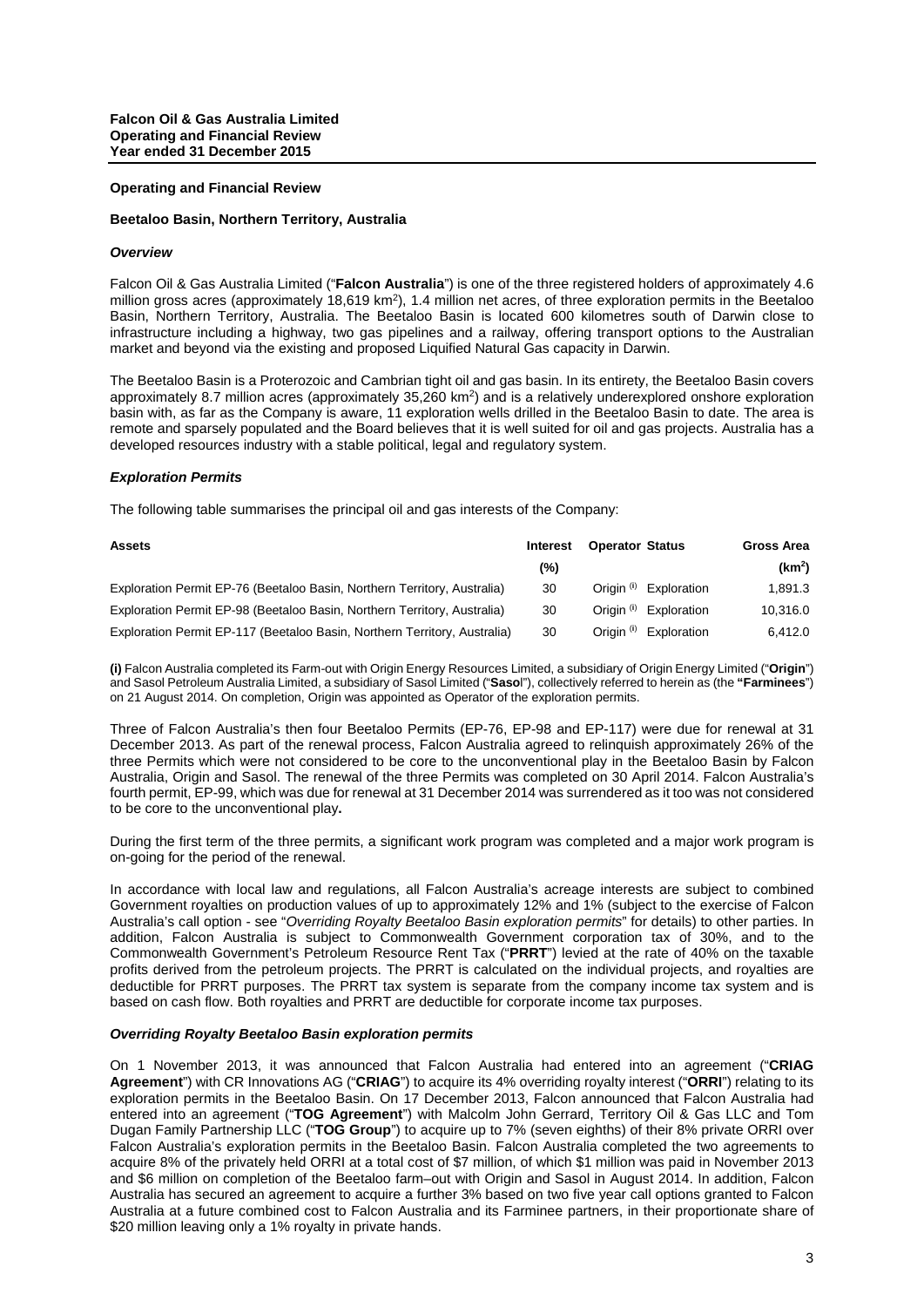## **Operating and Financial Review (continued)**

## *Discoveries and Prospectivity*

The Board believes that the Beetaloo Basin is relatively underexplored and has shale oil, shale gas and basin centered gas accumulations ("**BCGA**") potential. As far as the Company is aware, 11 wells have been drilled in the Beetaloo Basin to date. This work was undertaken by a Rio Tinto Group subsidiary company exploring for conventional hydrocarbons and while not leading to a conventional development, the data from the cores demonstrated the presence of tight oil and gas and several horizons were shown to be prospective for unconventional oil and gas.

There are no existing fields but there are numerous mudlog oil and gas shows and oil indications on cores throughout the Beetaloo Basin in prospective formations. The Shenandoah-1 well was a vertical hole well drilled by Sweetpea Petroleum Pty Ltd. ("**Sweetpea**") in 2007. The well was deepened by Falcon Australia in 2009 to finish at 2,714 metres. It was re-entered in Quarter 3 2011 and five short tests were conducted including several fracking operations. Gas was recovered from three zones with some liquids.

During 2011 and 2012 Falcon Australia's previous joint venture partner, Hess Australia (Beetaloo) Pty. Ltd ("**Hess**"), acquired 3,490 kilometres of 2D seismic data investing approximately \$80 million at no cost to Falcon Australia. The seismic database, along with existing well data, provided a very solid platform to extrapolate a detailed structural and stratigraphic model for the main parts of the Beetaloo Basin. All the necessary elements of a productive unconventional and conventional petroleum system have been identified in multiple shales and sand reservoirs, and it is now clear that the Beetaloo Basin is an active petroleum system.

## *Transformational Farm - out of Beetaloo unconventional acreage*

On 21 August 2014, Falcon Australia completed its farm-out agreement and joint operating agreement (collectively the **"Agreements**") with the Farminees, each farming into 35% of Falcon Australia's exploration permits in the Beetaloo Basin, Australia (the **"Permits**").

The transaction details were:

- Falcon Australia received A\$20 million cash from the farminees.
- Origin was appointed as Operator.
- Farminees to carry Falcon Australia in a nine well exploration and appraisal program over 2014 to 2018 inclusive, detailed as follows:
	- o 3 vertical exploration/stratigraphic wells and core studies;<br>
	o 1 hydraulic fracture stimulated vertical exploration well and
	- o 1 hydraulic fracture stimulated vertical exploration well and core study;
	- 1 hydraulic fracture stimulated horizontal exploration well, commercial study and 3C resource assessment; and
	- o 4 hydraulic fracture stimulated horizontal exploration/appraisal wells, micro-seismic and 90 day production tests.
- Drilling/testing specifically planned to take the project towards commerciality. Falcon Australia retains a 30% interest in the Permits.
- Farminees will pay for the full cost of completing the first five wells estimated at A\$64 million, and will fund any cost overruns. This work is expected to be completed in 2015 – 2016.
- Farminees to pay the full cost of the following two horizontally fracture stimulated wells, 90 day production tests and micro seismic data collection with a capped expenditure of A\$53 million, any cost overrun funded by each party in proportion to their working interest. This work programme is expected to be undertaken in 2017.
- Farminees to pay the full cost of the final two horizontally fracture stimulated wells and 90 day production tests capped at A\$48 million, any cost overrun funded by each party in proportion to their working interest. This work programme is expected to be undertaken in 2018.
- Framinees may reduce or surrender their interests back to Falcon Australia only after: o The drilling of the first five wells or<br>
o The drilling and testing of the next
	- The drilling and testing of the next two horizontally fracture stimulated wells.

## *2015 activity*

On 15 July 2015, the spudding of the Kalala S-1 well in the Beetaloo Basin, Australia was announced. Kalala S-1 is the first of Falcon Australia's fully funded and uncapped, 2015 three well drilling and evaluation programme in the Beetaloo Basin. Kalala S-1 targeted the Middle Velkerri formation to assess hydrocarbon saturation and reservoir quality. It is located within exploration permit 98, with access from the existing Carpentaria Highway. Rig 185, an ATS 400 was commissioned from Saxon Energy Services Australia Pty. Ltd, a Schlumberger company.

On 1 September 2015 it was announced that drilling operations had successfully concluded on the Kalala S-1 well, with the well drilled to a total depth ("**TD**") of 2,619 meters.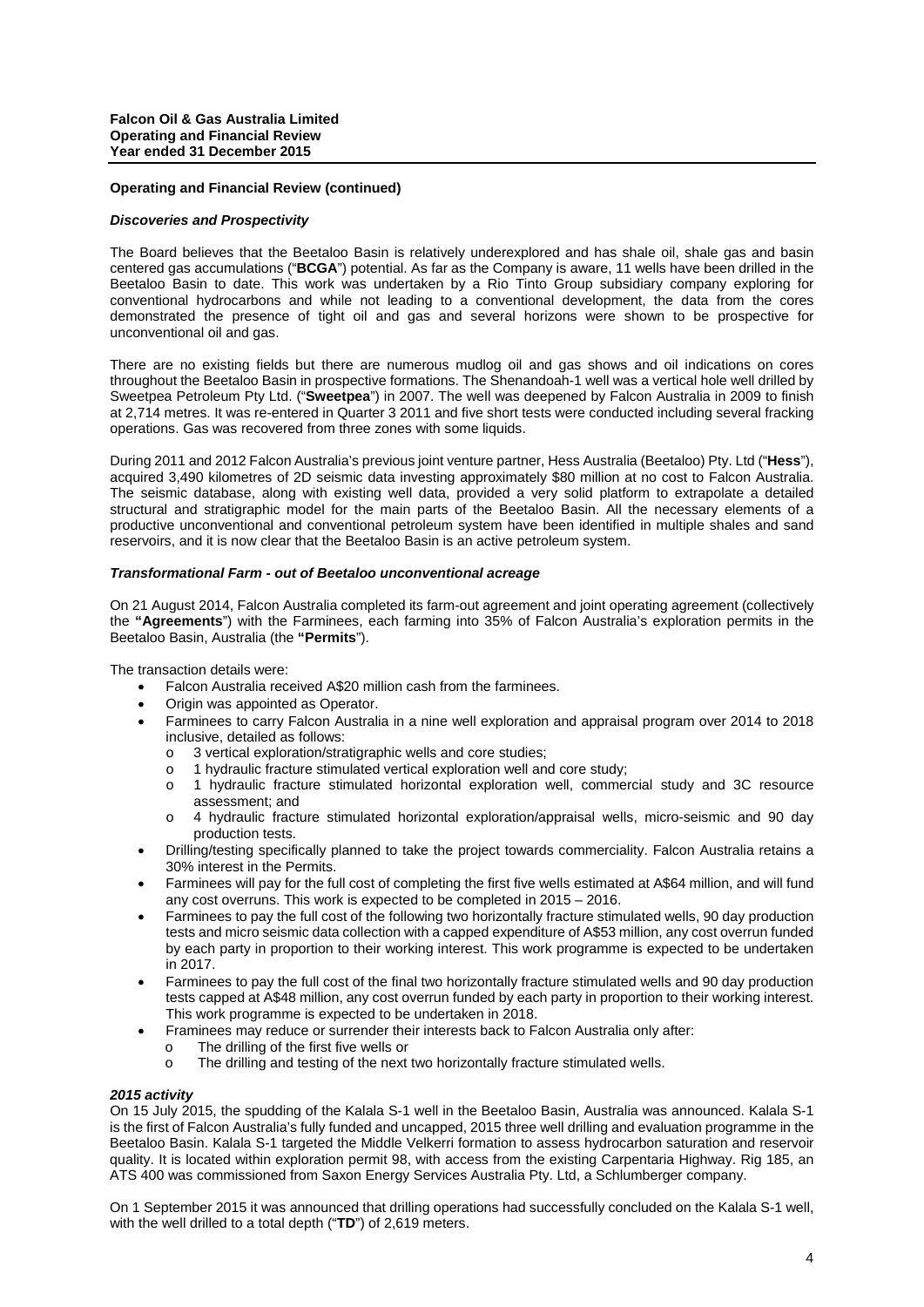## **Operating and Financial Review (continued)**

Preliminary evaluation of the Kalala S-1 vertical exploration well confirms:

- the presence of a thick Middle Velkerri source rock sequence in the Beetaloo Basin permit EP98, falling in a highly prospective gas mature depth window;
- a gross interval of over 500 meters shale gas with net pay exceeding 150 meters;
- the presence of moveable hydrocarbons in the form of elevated gas shows;
- a number of prominent good quality sandy/silty reservoir sections measuring between 50 and 80 meters in thickness, each representing potential candidates for horizontal drilling;
- excellent potential for gas mature, gas saturated and quartz rich source rocks that represent excellent exploration targets with material volumetric upside.

In addition to undertaking real time geochemical analysis of cuttings while drilling, extensive sidewall core and wireline data were also acquired. The integration of these data will enable the main physical properties of the penetrated rocks including rock type, total organic carbon ("**TOC**"), frackability (mineralogy, rock mechanics), petrophysics (porosity and permeability) and gas saturation to be characterised.

On 8 September 2015 the spudding of the second well, Amungee NW-1 well in the Beetaloo Basin, Australia was announced. Amungee NW-1 targeted the Middle Velkerri formation to assess hydrocarbon saturation and reservoir quality. On 22 October 2015 it was further announced that drilling operations successfully concluded on the Amungee NW-1 well, with the well drilled to a TD of 2,611 meters.

Preliminary evaluation of the Amungee NW-1 vertical exploration well confirms:

- The continuation of the Middle Velkerri formation 25 kilometers east of the first 2015 Beetaloo Basin well drilled, Kalala S-1, falling in a highly prospective gas mature depth window;
- A gross interval of over 500 meters shale gas sequence with net pay exceeding 150 meters;
- Excellent gas shows from at least two prospective shale sweet spots within the Middle Velkerri formation; • TOC estimates range 2.5-5% within the best shale units representing a highly encouraging result in
- comparison with commercially successful North American shale gas plays;
- Gas mature, highly saturated shale gas interval identified in the "B Shale" as immediate horizontal drilling target.

A total of 36 meters full diameter core, 50 sidewall cores and extensive wireline log data were acquired that, together with the highly positive data from the Kalala S-1 well, will enable an in-depth evaluation of the physical properties of the prospective shale intervals including gas saturation, TOC, reservoir pressure, frackability (mineralogy, rock mechanics) and petrophysics (porosity and permeability).

Following the encouraging results of the first two wells, Falcon Australia and the Farminees brought forward the drilling of the first horizontal well in the Beetaloo Basin, originally planned for the end of 2016, into October - November 2015. Based on the high gas saturation and favourable shale properties encountered in the Amungee NW-1 vertical well, the "B Shale" Middle Velkerri has been selected as the target of a 1,000 meters horizontal section representing the "Amungee NW-1H" well.

The pertinent points to note regarding the horizontal well are the following:

- The purpose of drilling the Amungee NW-1H horizontal in 2015 and its subsequent multi-stage hydraulic fracturing in 2016 is to prove the technical viability of the highly prospective Middle Velkerri shale gas play;
- Amungee NW-1H will target the Middle Velkerri "B Shale" reservoir based on high gas saturation and excellent reservoir quality experienced in both the Kalala S-1 and Amungee NW-1 vertical wells;
- The "B Shale" is approximately 45 meters thick, a rock volume well suited to multiple hydraulic fracture stimulation;
- Falcon remains carried until the end of 2018 and this acceleration in the work program will have no financial impact on the Company.

It was also agreed to expand the exploration program by introducing Diagnostic Fracture Injection Tests ("**DFITs**") on all of the vertical wells drilled in 2015 and 2016. DFIT is the most adequate tool to obtain reservoir quality data, such as pressure and permeability and completion quality data, all pertaining to the prospectivity of the Middle Velkerri shale gas play. There is no cost impact on these additional positive measures for Falcon Australia.

On 18 November 2015 the successful conclusion of drilling operations on the Amungee NW-1H horizontal well was announced. Total measured depth was 3,808 metres, including a 1,100 metre horizontal section in the "B Shale" interval of the Middle Velkerri Formation. Results obtained are very encouraging.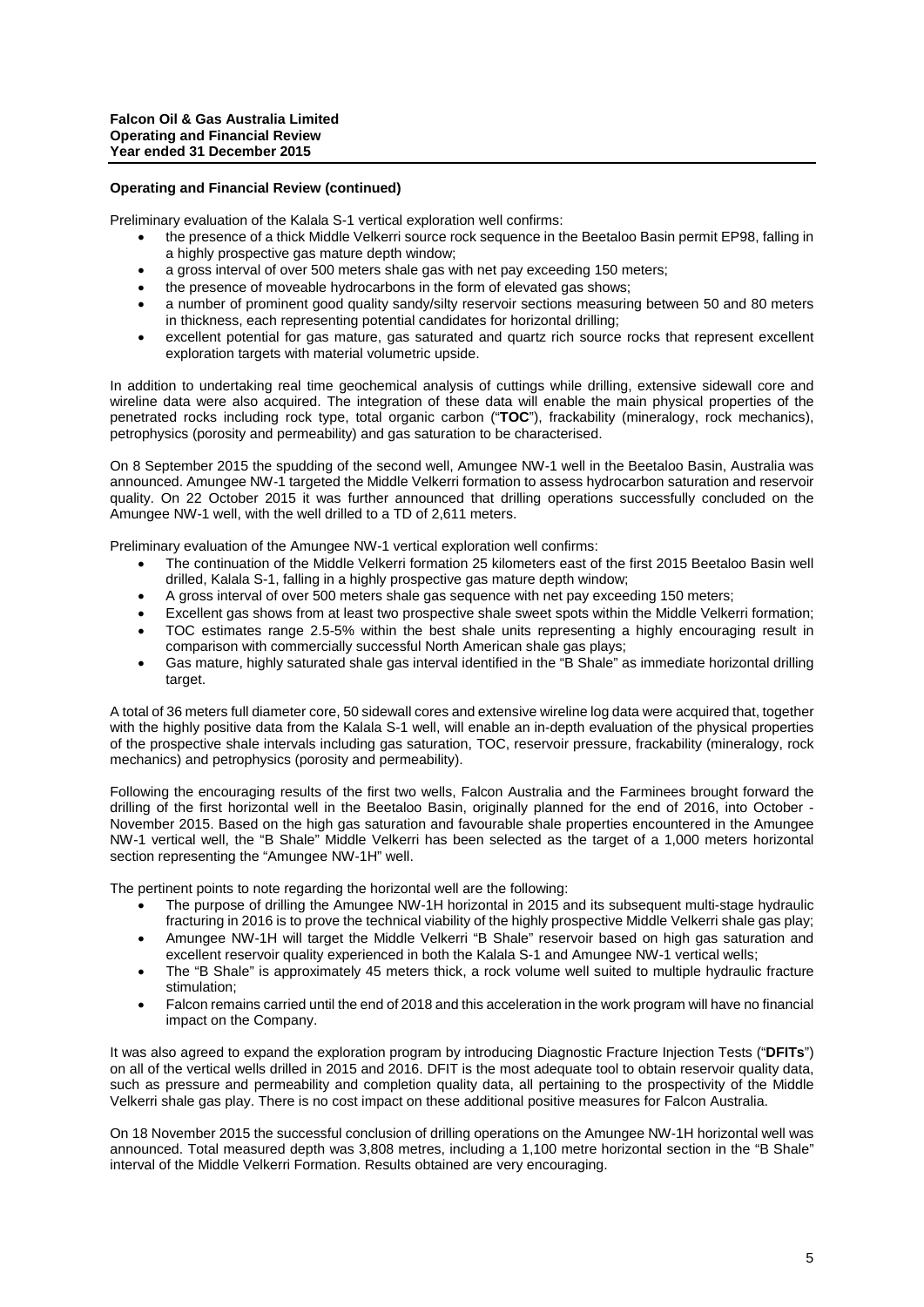## **Operating and Financial Review (continued)**

Highlights of the preliminary results from the Amungee NW-1H horizontal exploration well:

- The Amungee NW-1H well, the first horizontal well drilled in the Beetaloo basin, illustrates the advancement and acceleration of the exploration program;
- Favourable shale properties extending from the Amungee NW-1 vertical well qualify the area as a prospective and laterally extensive sweet spot in the north of the Beetaloo basin;
- Excellent gas shows throughout indicate the likelihood of high levels of gas saturation across the entire horizontal section;
- Consistent lithology, clay mineral composition, and total gas readings recorded throughout the drilled "B Shale" section provides a very solid platform for multi-stage hydraulic fracturing planned for 2016.

The Amungee NW-1H well is suspended until the performance of the multi-stage hydraulic fracturing planned for 2016.

The JV's attention is now focused on an in-depth shale evaluation program and petrophysical analysis of all the technical data gathered on the three wells drilled to date. This includes data obtained from the first DFIT successfully commenced on the Kalala S-1 well earlier in November 2015.

On 9 March 2016 it was announced that preparations are underway for the Group's 2016 Beetaloo drilling and testing programme, comprising:

- civil construction, the remobilisation of Rig 185 and the drilling of Beetaloo W-1, a vertical well in exploration permit ("EP") 117 approximately 85km south of the wells drilled in 2015;
- the drilling of a second vertical well, the location of which is being finalised and the hydraulic stimulation of either this well or the Beetaloo W-1 well; and
- the re-entry and hydraulic stimulation of Amungee NW-1H in EP98.

Rig 185 is "warm stacked" on location in the Beetaloo basin allowing for an early commencement of the 2016 drilling program. The cost of stacking Rig 185 is borne by Origin and Sasol with no financial impact on Falcon.

Plan Ocaming)

**Philip O'Quigley Chairman**

27 April 2016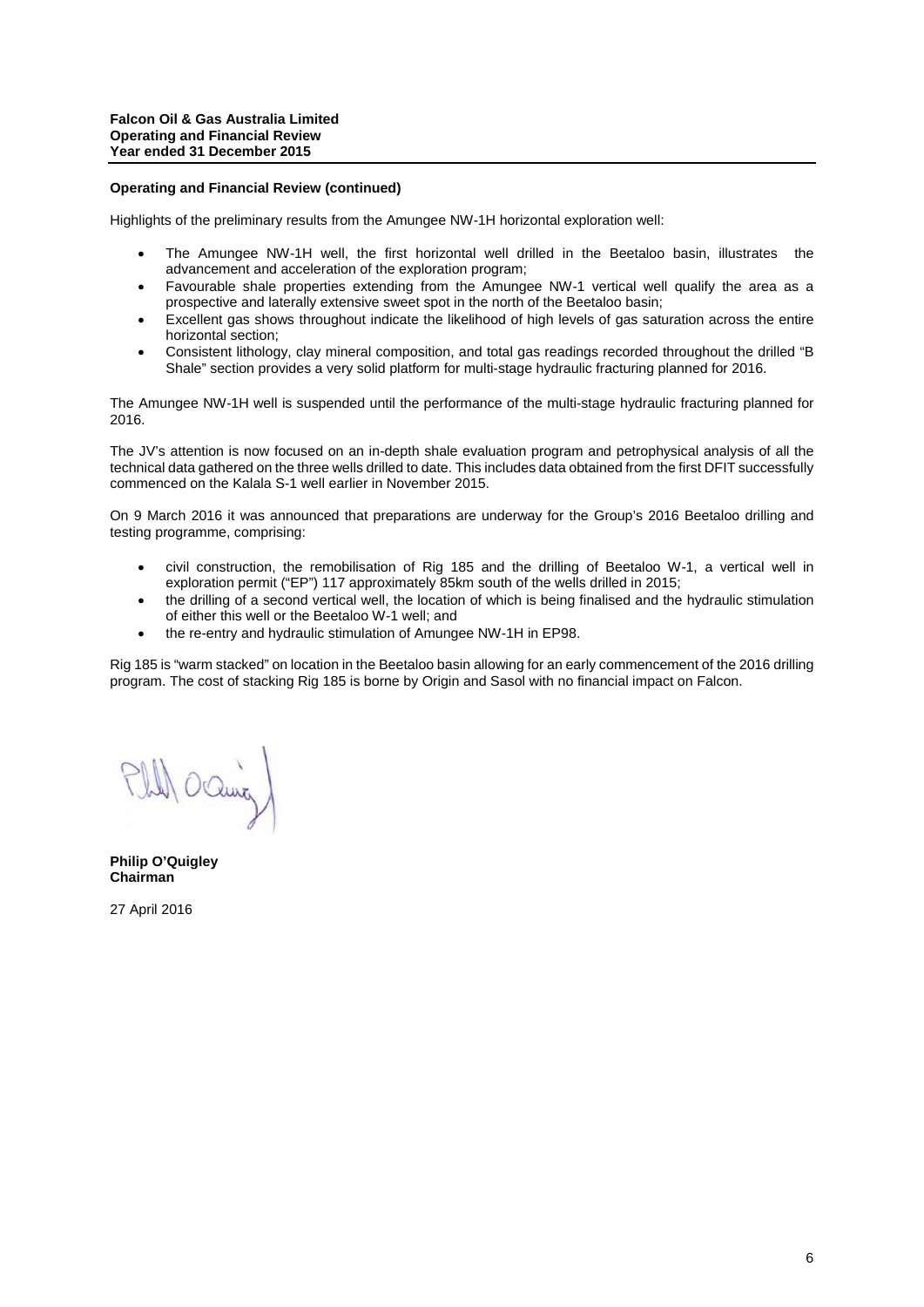#### **Directors' Report**

The Directors have pleasure in submitting their Report together with the Financial Report of the Company and the auditor's report thereon for the year ended 31 December 2015.

All amounts referred to in this report and the accompanying Financial Report are in US dollars, unless stated otherwise.

#### **Principal activities**

The principal activity of the Company in the course of the period was exploration for oil and gas in the Beetaloo basin, Northern Territory, Australia.

#### **Financial results**

The net loss after income tax attributable to members of the Company for the year ended 31 December 2015 was \$0.4 million (2014: loss of \$1.27 million).

#### **Dividends**

There were no dividends paid or declared by the Company during the year ended 31 December 2015 (2014: nil).

#### **State of affairs**

On 15 July 2015, the spudding of the Kalala S-1 well in the Beetaloo Basin, Australia was announced. Kalala S-1 is the first of Falcon's fully funded and uncapped, 2015 three well drilling and evaluation programme in the Beetaloo Basin. Kalala S-1 targeted the Middle Velkerri formation to assess hydrocarbon saturation and reservoir quality. It is located within exploration permit 98, with access from the existing Carpentaria Highway. Rig 185, an ATS 400 was commissioned from Saxon Energy Services Australia Pty. Ltd, a Schlumberger company.

On 1 September 2015 it was announced that drilling operations had successfully concluded on the Kalala S-1 well, with the well drilled to a total depth ("**TD**") of 2,619 meters.

On 8 September 2015 the spudding of the second well, Amungee NW-1 well in the Beetaloo Basin, Australia was announced. Amungee NW-1 targeted the Middle Velkerri formation to assess hydrocarbon saturation and reservoir quality. On 22 October 2015 it was further announced that drilling operations successfully concluded on the Amungee NW-1 well, with the well drilled to a TD of 2,611 meters.

Following the encouraging results of the first two wells, Falcon Australia and the Farminees brought forward the drilling of the first horizontal well in the Beetaloo Basin, originally planned for the end of 2016, into October - November 2015. Based on the high gas saturation and favourable shale properties encountered in the Amungee NW-1 vertical well, the "B Shale" Middle Velkerri has been selected as the target of a 1,000 meters horizontal section representing the "Amungee NW-1H" well.

It was also agreed to expand the exploration program by introducing Diagnostic Fracture Injection Tests ("**DFITs**") on all of the vertical wells drilled in 2015 and 2016. DFIT is the most adequate tool to obtain reservoir quality data, such as pressure and permeability and completion quality data, all pertaining to the prospectivity of the Middle Velkerri shale gas play. There is no cost impact on these additional positive measures for Falcon Australia.

On 18 November 2015 the successful conclusion of drilling operations on the Amungee NW-1H horizontal well was announced. Total measured depth was 3,808 metres, including a 1,100 metre horizontal section in the "B Shale" interval of the Middle Velkerri Formation. Results obtained are very encouraging.

The Amungee NW-1H well was suspended until the performance of the multi-stage hydraulic fracturing planned for 2016.

The JV's attention is now focused on an in-depth shale evaluation program and petrophysical analysis of all the technical data gathered on the three wells drilled to date. This includes data obtained from the first DFIT successfully commenced on the Kalala S-1 well in November 2015.

Rig 185 is "warm stacked" on location in the Beetaloo basin allowing for an early commencement of the 2016 drilling program. The cost of stacking Rig 185 is borne by Origin and Sasol with no financial impact on Falcon.

There were no other significant changes in the state of affairs of the Company that occurred during the year under review.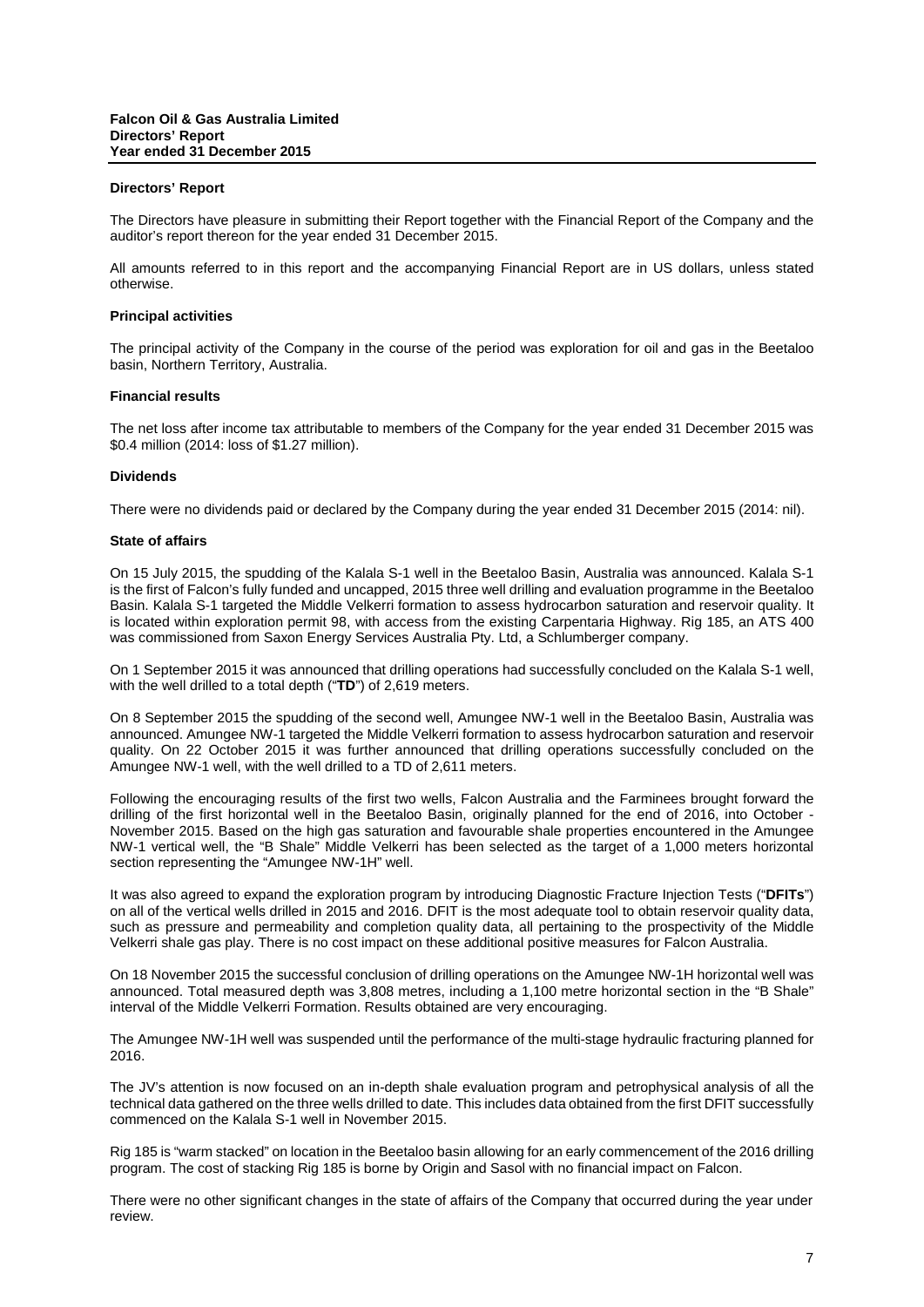#### **Directors' Report (continued)**

#### **Directors and company secretary**

The names of the persons who were Directors and Company Secretary at any time during the period ended 31 December 2015, the comparative year, and up to the date of the signing of this Financial Report are set out below. Unless indicated otherwise they served as directors for the entire period:

| <b>Name</b>       | <b>Role</b>                                       | Date of appointment                                                                                                  |
|-------------------|---------------------------------------------------|----------------------------------------------------------------------------------------------------------------------|
| Philip O'Quigley  | Chairman & Executive Director                     | Appointed 1 May 2012                                                                                                 |
| Michael Gallagher | <b>Finance Director</b>                           | Appointed 7 January 2015                                                                                             |
| John Carroll      | Non - Executive Director                          | Appointed 31 July 2010                                                                                               |
| John Craven       | Non - Executive Director                          | Appointed 10 December 2010                                                                                           |
| Stephen Peterson  | Non - Executive Director and<br>Company Secretary | Appointed 5 August 2008 as company<br>secretary;<br>Appointed 17 February 2014 as Non -<br><b>Executive Director</b> |
| Igor Akhmerov     | Non - Executive Director                          | Appointed 15 September 2011<br>Resigned 16 December 2014                                                             |
| Kym Livesley      | Non - Executive Director                          | Appointed 31 July 2010;<br>Resigned on 17 February 2014                                                              |

Details of Directors' and Company Secretary's Biographies are included in the Directors' and Company Secretary's Biographies section on pages 10 and 11 of the financial report.

#### **Directors' meetings**

The number of directors' meetings held, including meetings held by telephone, and the number of those meetings attended by each of the directors of the Company, while a director during the year ended 31 December 2015 were as follows:

|                   | <b>Board meetings</b>   |                             |  |
|-------------------|-------------------------|-----------------------------|--|
|                   | Number of meetings held | Number of meetings attended |  |
| Philip O'Quigley  | 2                       |                             |  |
| Michael Gallagher | 2                       | 2                           |  |
| John Carroll      | 2                       | 2                           |  |
| John Craven       | 2                       | 2                           |  |
| Stephen Peterson  |                         | 2                           |  |

Written resolutions were provided by the Board members, for various significant matters, pertaining to the Company which occurred in 2015.

#### **Operating and financial review**

The operating and financial review of the Company during the year is detailed on pages 3 to 6 of this financial report.

## **Environmental regulation**

The Company's operations are subject to Australian Commonwealth and Northern Territory environmental regulations and legislation. The Board believes the Company has adequate systems in place for the management of its environmental requirements and is not aware of any significant breach of those environmental requirements as they apply to the Company.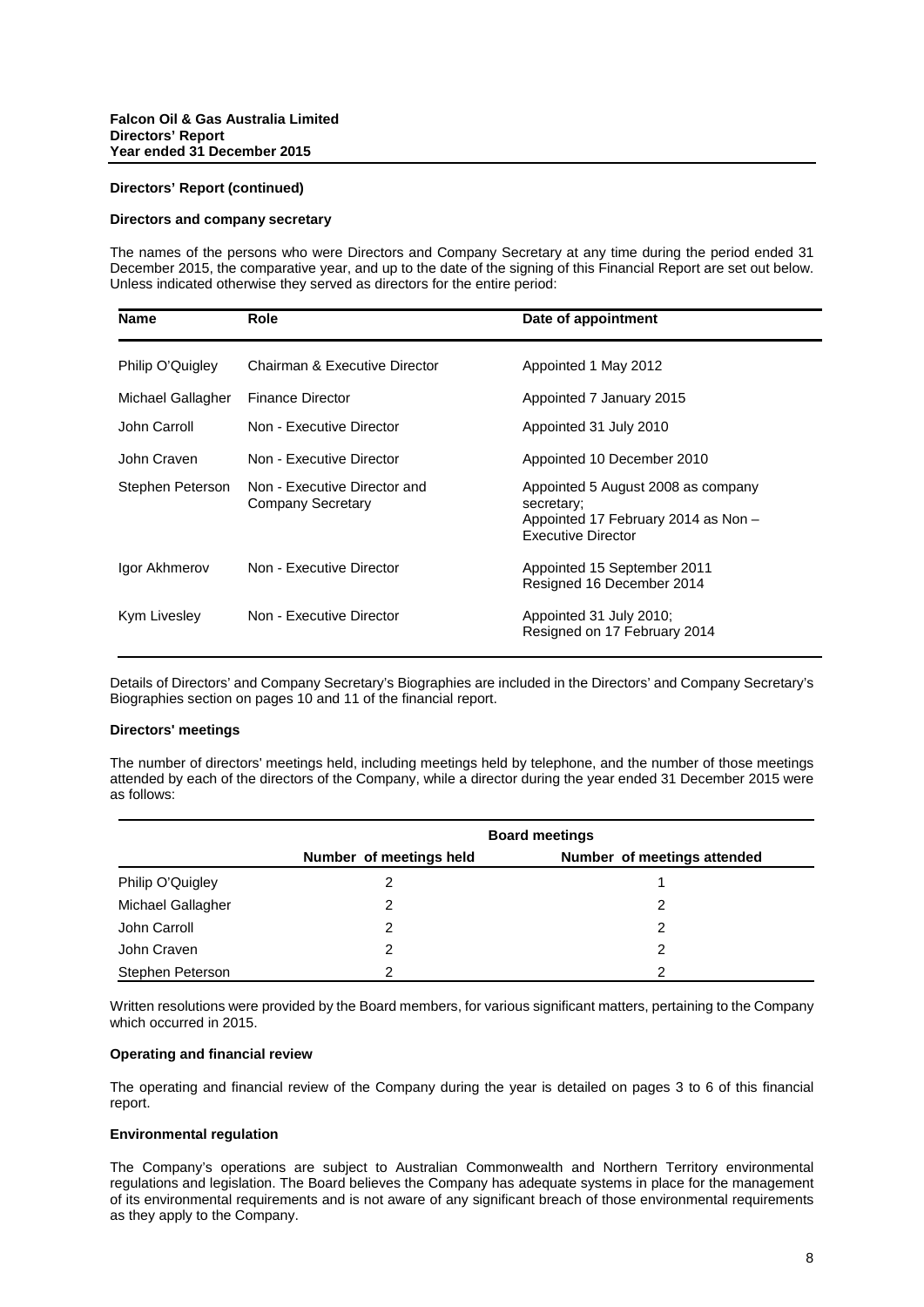#### **Directors' Report (continued)**

#### **Events subsequent to reporting date**

There were no significant events after the reporting date.

#### **Likely developments**

Further to previous press releases, Falcon Australia along with its partners, Origin and Sasol are well advanced in preparations for the 2016 Beetaloo Basin drilling programme.

Further information as to likely developments in the operations of the Company and the expected results of those operations in subsequent years has not been included in this report because disclosure of this information would be likely to result in unreasonable prejudice to the Company.

#### **Indemnification of officers and auditors**

During or since the end of the financial year, the Company has not indemnified or made a relevant agreement to indemnify an officer or auditor of the Company against a liability incurred by such an officer or auditor.

The Company has entered into a Directors and Officers Liability insurance policy. The Directors have not included details of the nature of the liabilities covered or the amount of the premium paid in respect of the Directors' and Officers' Liability policy as such disclosures are prohibited under the terms of the policy.

## **Lead Auditor's Independence Declaration under Section 307C of the Corporations Act 2001**

The lead auditor's independence declaration is set out on page 13 and forms part of the directors' report for the year ended 31 December 2015.

Signed in accordance with a resolution of the Board of Directors:

Flill O'aung

**Philip O'Quigley Chairman**

27 April 2016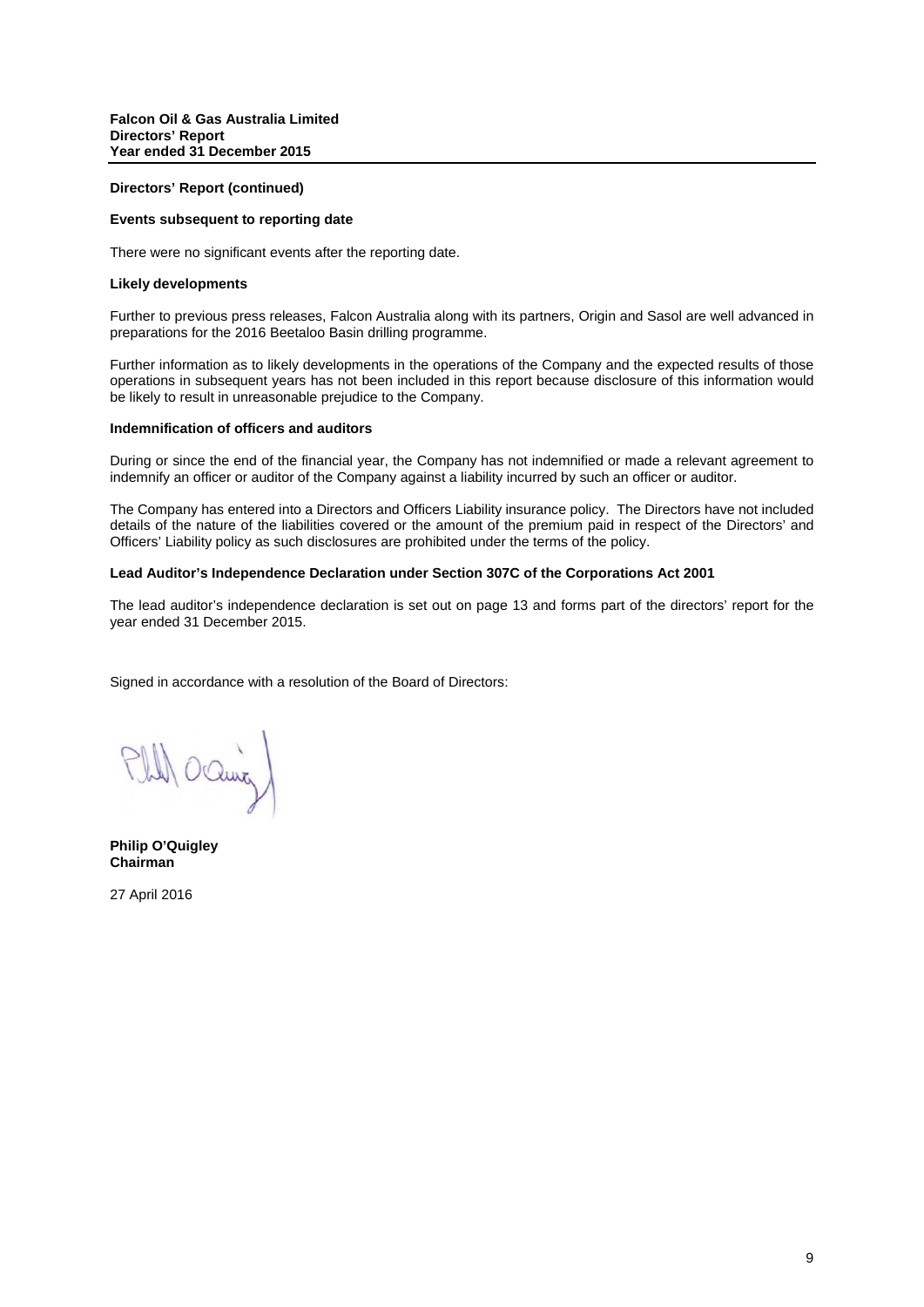#### **Directors' and company secretary's biographies**

The following are the Directors' and Company Secretary's Biographies for individuals who held office at any time during 2015, and until the date of this report.

## **Philip O'Quigley – Chairman & Executive Director**

Mr. O'Quigley is President and CEO of Falcon Oil & Gas Ltd, the parent company of Falcon Oil & Gas Australia Ltd, and brings 25 years' experience in senior management positions in the oil and gas industry. His career, which spans a number of London and Dublin listed exploration and production companies, includes experience working in countries such as Argentina, the United States, Algeria, the UK and Ireland. Most recently, he served as Finance Director for Providence Resources, an Irish oil and gas exploration and production company and he remains on the board of Providence Resources as a non - executive director. Mr. O'Quigley is a Fellow of the Institute of Chartered Accountants in Ireland and qualified as a Chartered Accountant with Ernst & Young in Dublin.

#### **Michael Gallagher - Finance Director**

Mr. Gallagher was appointed as Finance Director of Falcon Oil & Gas Australia Ltd in January 2015. Mr. Gallagher is also Chief Financial Officer of Falcon Oil & Gas Ltd, the parent company of Falcon Oil & Gas Australia Ltd. Mr. Gallagher joined Falcon in October 2012 as Group Financial Controller with responsibility for the Group's Dublin, Hungarian and Australian finance and commercial functions. Mr. Gallagher brings over a decade of experience working with PricewaterhouseCoopers ("PwC") in Ireland and the USA. At PwC, Mr. Gallagher had previously worked with and advised both quoted and unquoted Oil & Gas exploration and production companies. In addition, since September 2014, Mr. Gallagher has been a Member of the Accounting Council of the Financial Reporting Council ("FRC") which is responsible for accounting standards in the UK and Ireland. Mr. Gallagher is a Fellow of Chartered Accountants Ireland.

## **John Carroll – Non - Executive Director**

Mr. Carroll is a private consultant specialising in government relations and major project facilitation and has more than 40 years' experience in a wide cross - section of public sector positions in Canberra, Queensland and the Northern Territory. Mr Carroll was Chief Executive Officer of the NT Department of Industries and Business from March 2000 until November 2001. Following that he was General Manager, Business and Trade Development, and Deputy Chief Executive and General Manager, Minerals and Energy, NT Department of Business Industries and Resource Development. In May 2005 he was appointed Chief Executive, NT Department of Primary Industry, Fisheries and Mines.

Prior to his time in the Northern Territory, Mr Carroll was Deputy Director - General, Business, Innovation and Trade in Queensland's Department of State Development. From 1996 he worked in that State's Department of Economic Development and Trade where he was Director - General until July 1998.

His earlier public sector appointments include managing the Business Regulation Review Unit in Queensland, Administration Manager, Australian National Gallery and a number of years at the Commonwealth Public Service Board, Canberra. Mr Carroll was President of the NT Branch of the Institute of Public Administration from 2001 to 2004 and in 2006/7. Mr Carroll was Falcon Oil & Gas Australia Ltd's country manager from 2008 to 2014. In November 2004 the National Council made him a Fellow of the Institute.

## **John Craven – Non - Executive Director**

Mr. Craven has over 35 years of experience in technical, commercial, financial and leadership roles at major international upstream oil companies and junior independents. Mr. Craven is currently a Non Executive Director of Falcon Oil & Gas Ltd, the parent company of Falcon Oil & Gas Australia Ltd. He is the CEO of Discover Exploration Limited and his career has been noted for a series of successful new venture negotiations, the exploration of which led to major discoveries in Mozambique, Algeria, Colombia, offshore Ghana and Indonesia. Along with his co directors, he led Ardmore Petroleum, Dana Petroleum, Petroceltic International and recently Cove Energy through the acquisition of major upstream assets and key exploration and developmental milestones. During this time Mr. Craven has been actively involved in corporate finance and was responsible for raising initial capital through private sources and floating Petroceltic International on the Irish Stock Exchange and Cove Energy on AIM. Mr. Craven holds an MSc in Petroleum Geology from the Royal School of Mines in London and an MBA from Queen's University in Belfast.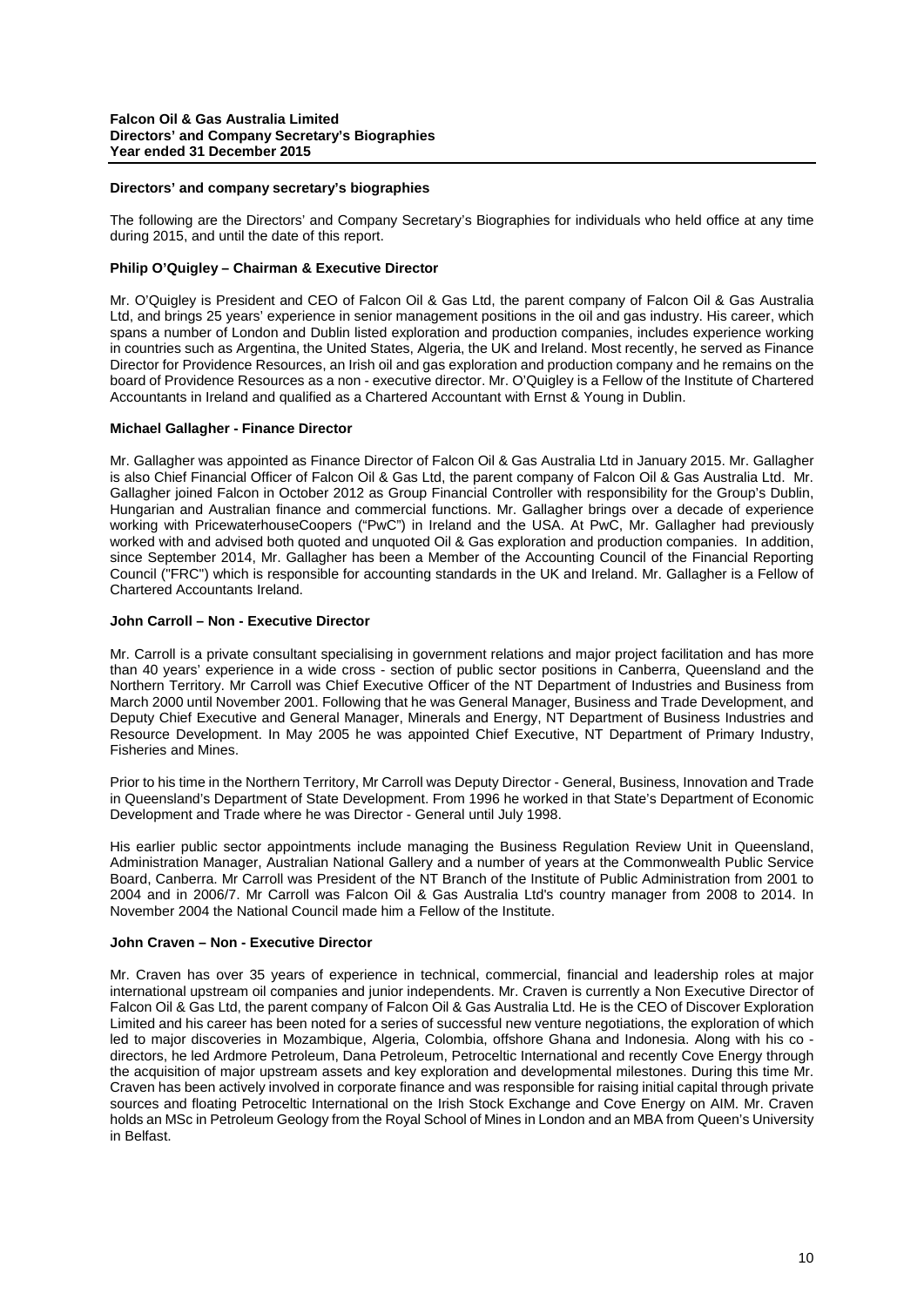## **Directors' and company secretary's biographies (continued)**

## **Stephen Peterson - Non - Executive Director and Company Secretary**

Mr. Peterson who was appointed a director on 17 February 2014, has held the position of Company Secretary since the Company was established. His qualifications include a Bachelor of Economics with Honours from Sydney University and a Master of Commerce from the University of New South Wales. Mr. Peterson has over 30 years of experience in senior financial roles and as company secretary with listed public companies primarily in the Australian resources industry. Since 2005 he has operated a financial and administrative services business providing services on a long term contract basis to a number of companies in the resources industry. From 1997 to 2005 Mr. Peterson was the Chief Financial Officer of Austral Coal Limited, an underground coking coal producer located south of Sydney. Mr. Peterson has experience in the oil and gas industry having held a senior planning role with Delhi Petroleum Limited which operated in the Cooper Basin of South Australia.

**[This part of the page has been left blank intentionally]**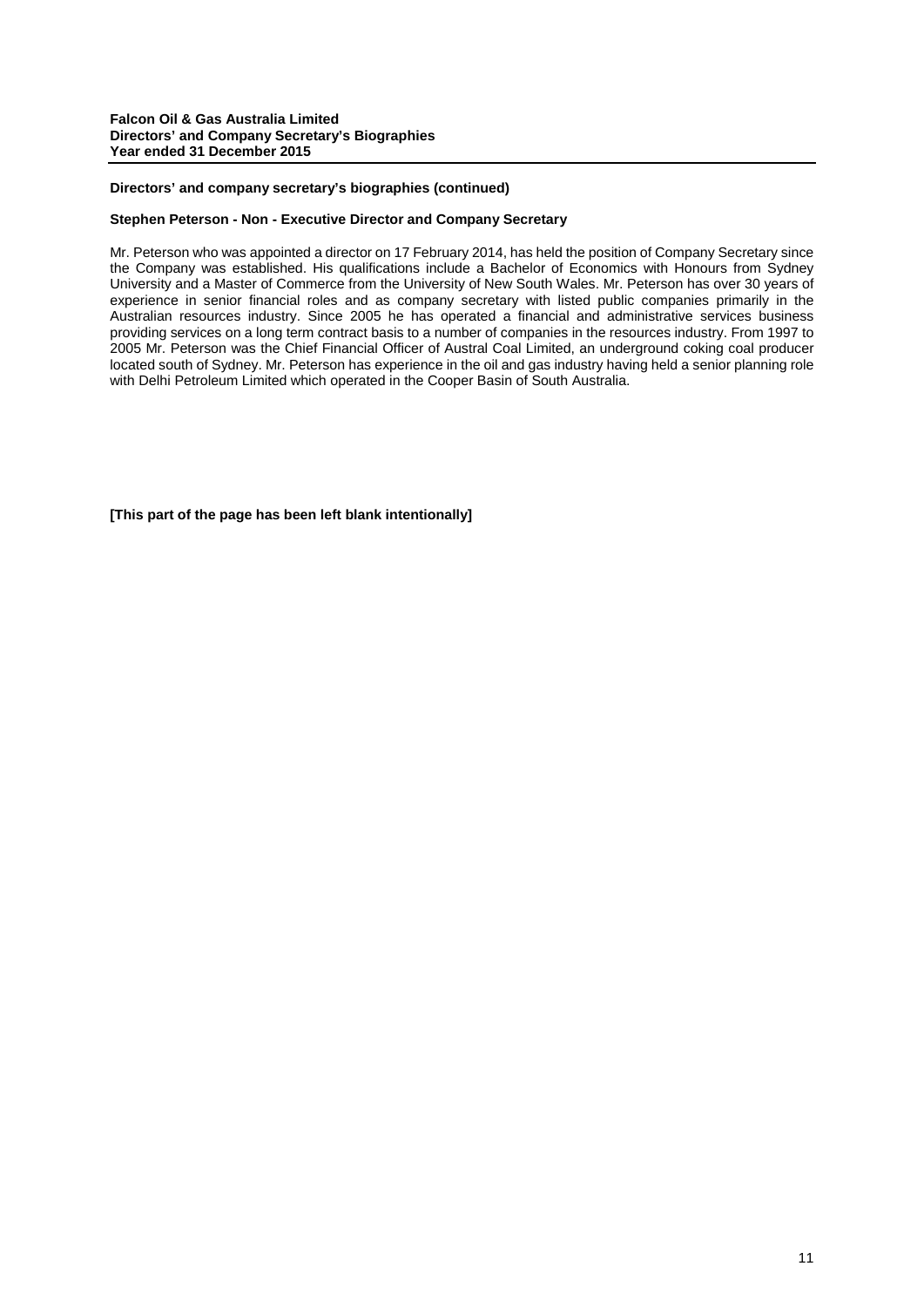#### **Directors' Declaration**

In the opinion of the directors of Falcon Oil & Gas Australia Limited:

- (a) the Company is not a reporting entity;
- (b) the financial report and notes, set out on pages 16 to 30 are in accordance with the Corporations Act 2001, including:
	- (i) giving a true and fair view of the financial position of the Company as at 31 December 2015 and of its performance, as represented by the results of its operations and its cash flows, for the financial year ended on that date in accordance with the statement of compliance and basis of preparation described in Note 2; and
	- (ii) complying with Australian Accounting Standards to the extent described in Note 2 and the Corporations Regulations 2001; and
- (c) there are reasonable grounds to believe that the Company will be able to pay its debts as and when they become due and payable.

Signed in accordance with a resolution of the Board of Directors:

Fill Octunity

**Philip O'Quigley Chairman**

27 April 2016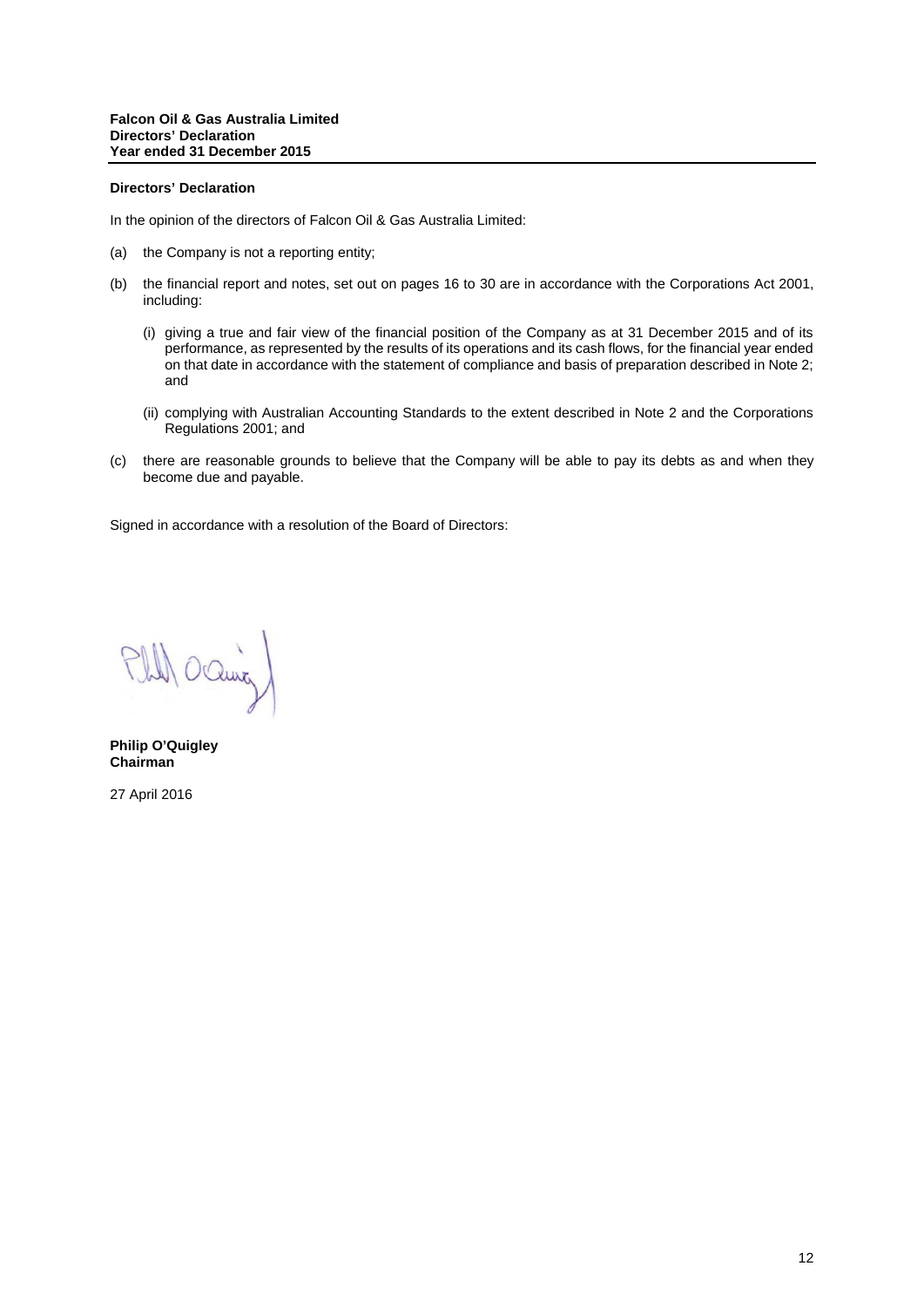

38 Station Street Subiaco, WA 6008 PO Box 700 West Perth WA 6872 Australia

**DECLARATION OF INDEPENDENCE BY JARRAD PRUE TO THE DIRECTORS OF FALCON OIL & GAS AUSTRALIA LIMITED**

As lead auditor of Falcon Oil & Gas Australia Limited for the year ended 31 December 2015, I declare that, to the best of my knowledge and belief, there have been:

- 1. No contraventions of the auditor independence requirements of the *Corporations Act 2001* in relation to the audit; and
- 2. No contraventions of any applicable code of professional conduct in relation to the audit.

Arne

**Jarrad Prue** Director

**BDO Audit (WA) Pty Ltd**

Perth, 27 April 2016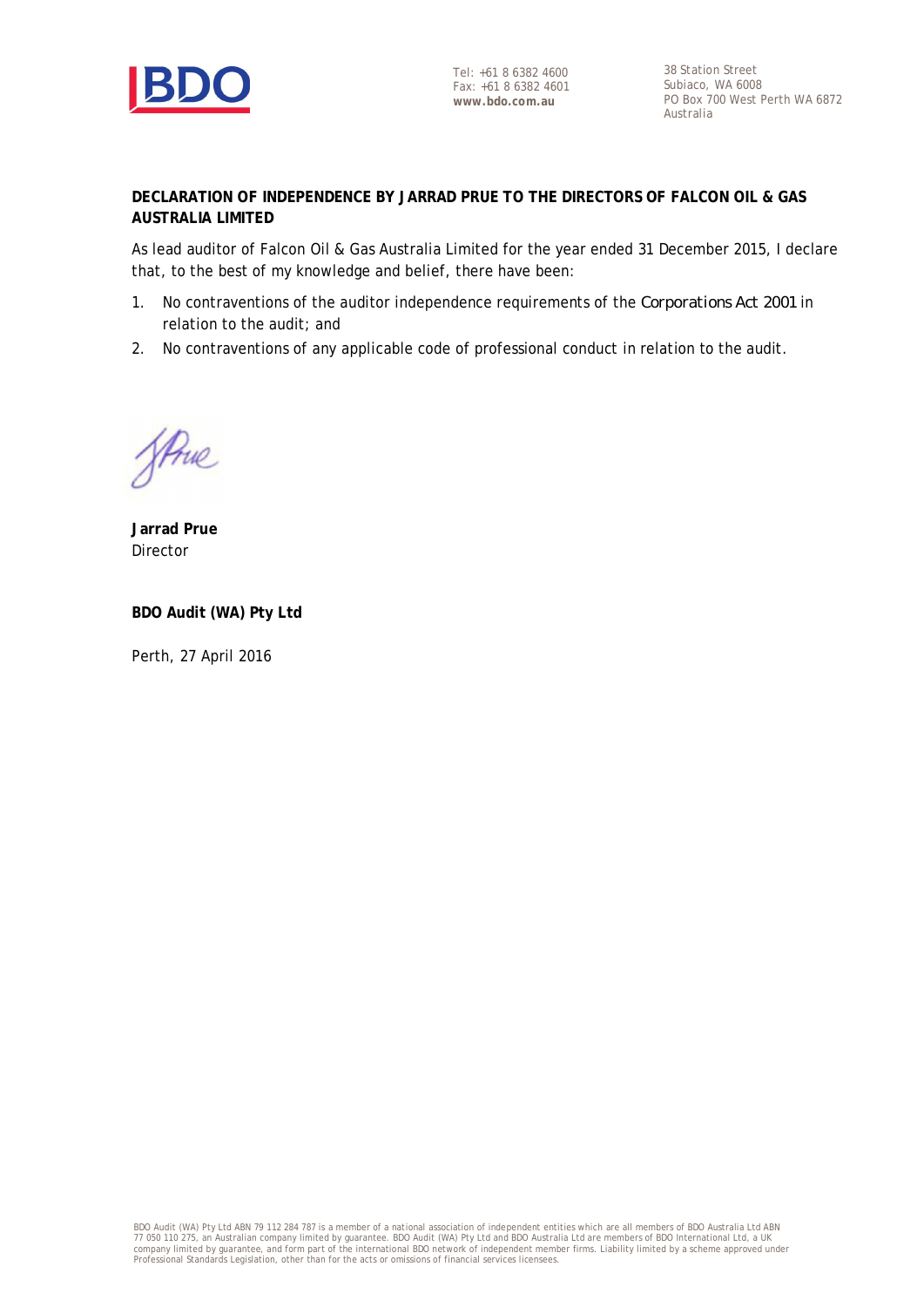

38 Station Street Subiaco, WA 6008 PO Box 700 West Perth WA 6872 Australia

## **INDEPENDENT AUDITOR'S REPORT**

To the members of Falcon Oil & Gas Australia Limited

# **Report on the Financial Report**

We have audited the accompanying financial report, being a special purpose financial report of Falcon Oil & Gas Australia Limited, which comprises the statement of financial position as at 31 December 2015, the statement of profit or loss and other comprehensive income, statement of changes in equity and statement of cash flows for the year then ended, notes comprising a summary of significant accounting policies and other explanatory information, and the directors' declaration.

## **Directors' Responsibility for the Financial Report**

The directors of the company are responsible for the preparation of the financial report that gives a true and fair view and have determined that the basis of preparation described in Note 2 to the financial report is appropriate to meet the requirements of the *Corporations Act 2001* and is appropriate to meet the needs of the members.

The directors' responsibility also includes such internal control as the directors determine is necessary to enable the preparation of a financial report that gives a true and fair view and is free from material misstatement, whether due to fraud or error.

## **Auditor's Responsibility**

Our responsibility is to express an opinion on the financial report based on our audit. We conducted our audit in accordance with Australian Auditing Standards. Those standards require that we comply with relevant ethical requirements relating to audit engagements and plan and perform the audit to obtain reasonable assurance about whether the financial report is free from material misstatement.

An audit involves performing procedures to obtain audit evidence about the amounts and disclosures in the financial report. The procedures selected depend on the auditor's judgement, including the assessment of the risks of material misstatement of the financial report, whether due to fraud or error. In making those risk assessments, the auditor considers internal control relevant to the company's preparation of the financial report that gives a true and fair view in order to design audit procedures that are appropriate in the circumstances, but not for the purpose of expressing an opinion on the effectiveness of the company's internal control. An audit also includes evaluating the appropriateness of accounting policies used and the reasonableness of accounting estimates made by the directors, as well as evaluating the overall presentation of the financial report.

We believe that the audit evidence we have obtained is sufficient and appropriate to provide a basis for our audit opinion.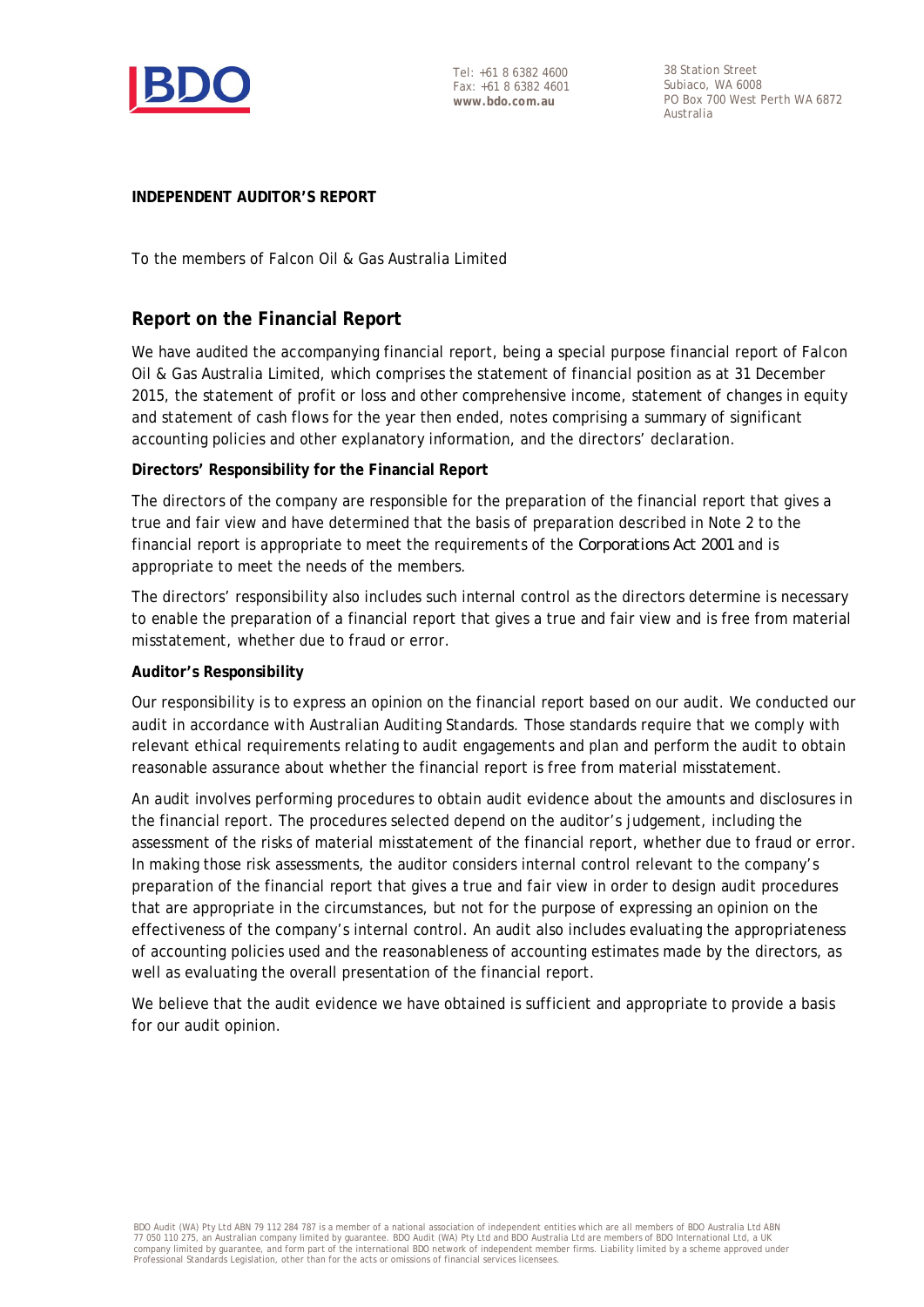

## **Independence**

In conducting our audit, we have complied with the independence requirements of the *Corporations Act 2001*. We confirm that the independence declaration required by the *Corporations Act 2001*, which has been given to the directors of Falcon Oil & Gas Australia Limited, would be in the same terms if given to the directors as at the time of this auditor's report.

## **Opinion**

In our opinion the financial report of Falcon Oil & Gas Australia Limited is in accordance with the *Corporations Act 2001*, including:

- (a) giving a true and fair view of the company's financial position as at 31 December 2015 and of its performance for the year ended on that date; and
- (b) complying with Australian Accounting Standards to the extent described in Note 2 and the *Corporations Regulations 2001*

## **Basis of accounting**

Without modifying our opinion, we draw attention to Note 2 to the financial report, which describes the basis of accounting. The financial report has been prepared for the purpose of fulfilling the directors' financial reporting responsibilities under the *Corporations Act 2001*. As a result, the financial report may not be suitable for another purpose.

## **BDO Audit (WA) Pty Ltd**

**Jarrad Prue Director**

Perth, 27 April 2016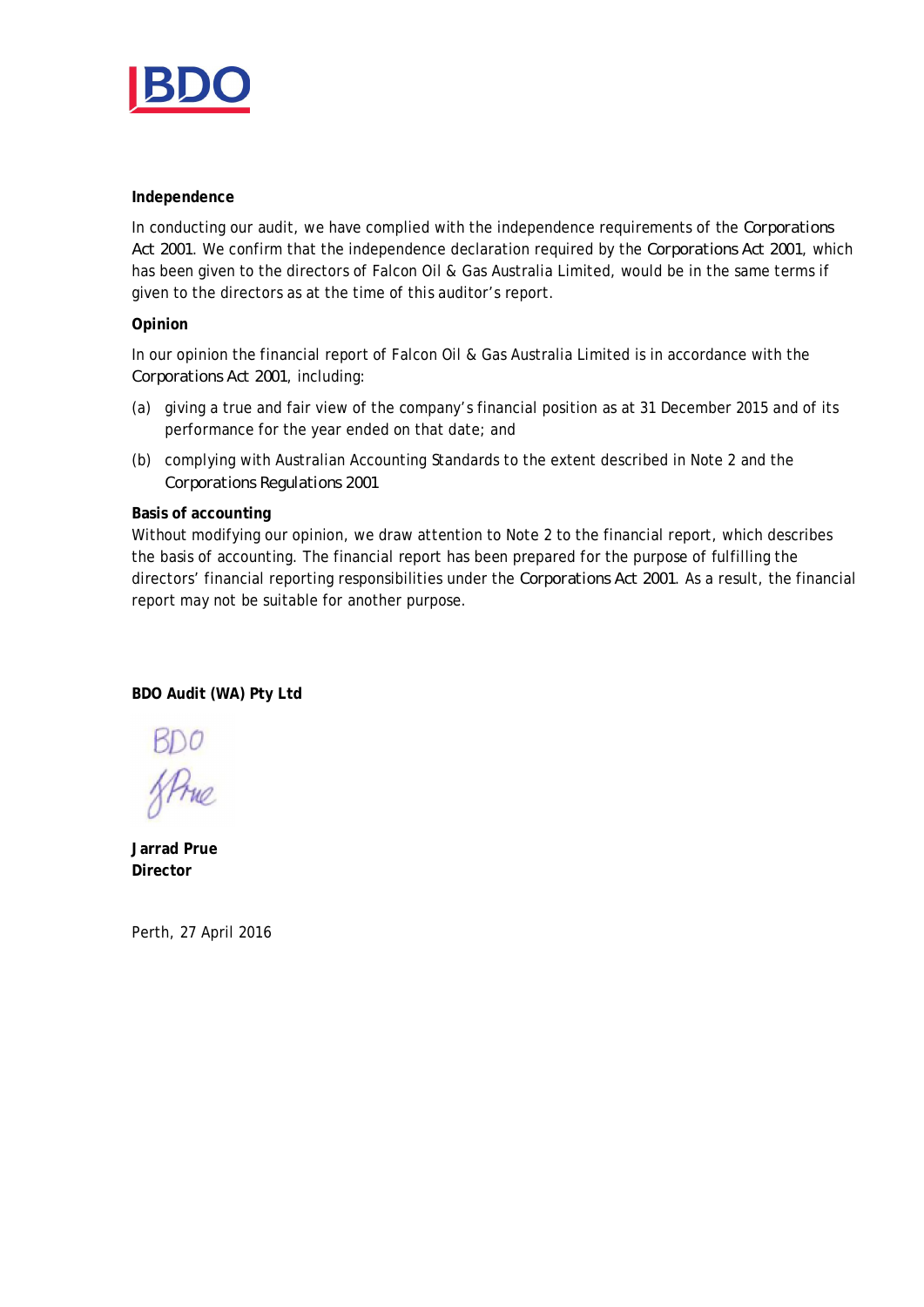## **Falcon Oil & Gas Australia Limited**

**Statement of Profit or Loss and Other Comprehensive Income**

|                                              | <b>Notes</b> | <b>Year Ended 31</b><br>December 2015<br>\$'000 | Year Ended 31<br>December 2014<br>\$'000 |
|----------------------------------------------|--------------|-------------------------------------------------|------------------------------------------|
| <b>Revenue</b>                               |              |                                                 |                                          |
| Oil and natural gas revenue                  |              | ۰                                               |                                          |
|                                              |              | ۰                                               |                                          |
| <b>Expenses</b>                              |              |                                                 |                                          |
| General and administrative expenses          | 5            | (146)                                           | (460)                                    |
| Foreign exchange                             |              | 22                                              |                                          |
| Other expenses                               |              | (240)                                           | (240)                                    |
|                                              |              | (364)                                           | (700)                                    |
| <b>Results from operating activities</b>     |              | (364)                                           | (700)                                    |
| Finance income                               | 7            |                                                 | 4                                        |
| Finance expense                              |              | (22)                                            | (574)                                    |
| Net finance expense                          |              | (22)                                            | (570)                                    |
| Income tax expense                           |              |                                                 |                                          |
| Net loss and comprehensive loss for the year |              | (386)                                           | (1,270)                                  |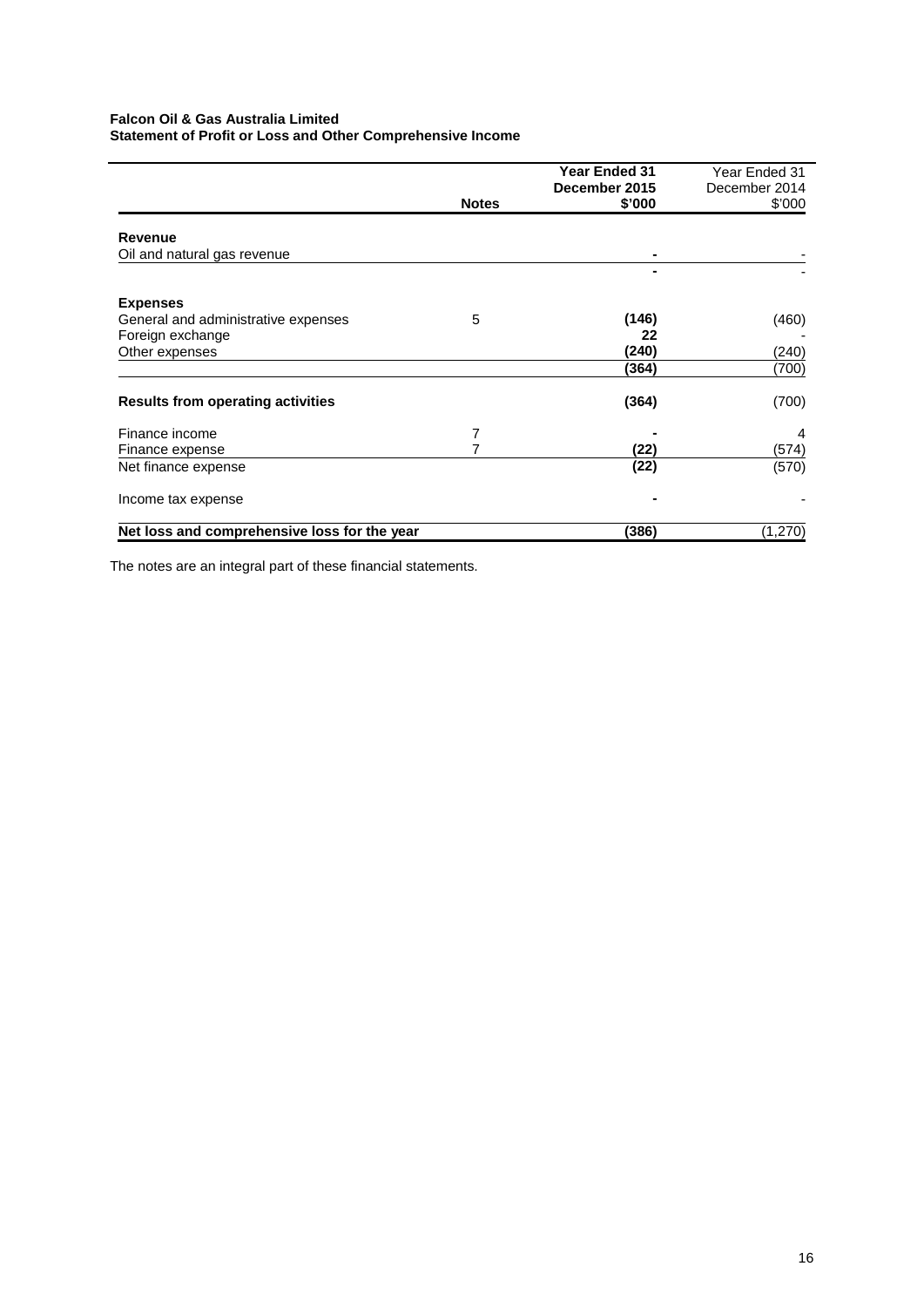## **Falcon Oil & Gas Australia Limited Statement of Financial Position**

|                                       |              | At 31 December | At 31 December |
|---------------------------------------|--------------|----------------|----------------|
|                                       |              | 2015           | 2014           |
|                                       | <b>Notes</b> | \$'000         | \$'000         |
| <b>Assets</b>                         |              |                |                |
| <b>Non - current assets</b>           |              |                |                |
| Exploration and evaluation assets     | 8            | 39,618         | 39,619         |
| Trade and other receivables           | 9            | 22             | 24             |
|                                       |              | 39,640         | 39,643         |
| <b>Current assets</b>                 |              |                |                |
| Cash and cash equivalents             | 10           | 16             | 27             |
| Trade and other receivables           | 11           | 3              | 22             |
|                                       |              | 19             | 49             |
| <b>Total assets</b>                   |              | 39,659         | 39,692         |
| <b>Equity and liabilities</b>         |              |                |                |
| <b>Equity</b>                         |              |                |                |
| Share capital                         | 12           | 45,642         | 45,642         |
| <b>Accumulated Losses</b>             |              | (8, 501)       | (8, 115)       |
| <b>Total equity</b>                   |              | 37,141         | 37,527         |
| <b>Liabilities</b>                    |              |                |                |
| <b>Current liabilities</b>            |              |                |                |
| Accounts payable and accrued expenses | 14           | 236            | 287            |
| Related party loans                   | 15           | 2,282          | 1,878          |
| <b>Total liabilities</b>              |              | 2,518          | 2,165          |
|                                       |              |                |                |
| <b>Total equity and liabilities</b>   |              | 39,659         | 39,692         |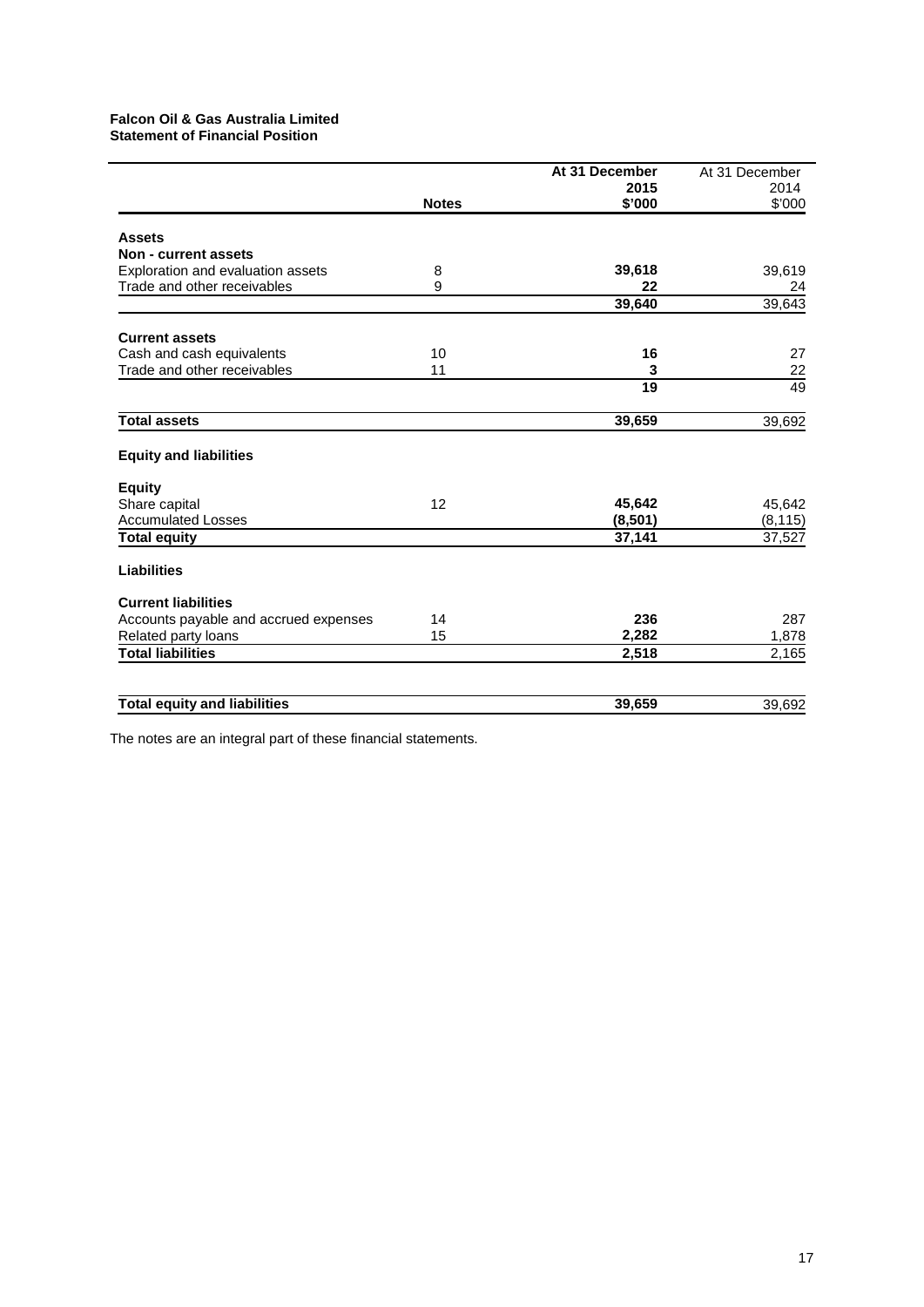## **Falcon Oil & Gas Australia Limited Statement of Changes in Equity**

| <b>Note</b>                                        | <b>Share</b><br>capital | Option<br>Reserve | Accumulated<br><b>Losses</b> | <b>Total Equity</b> |
|----------------------------------------------------|-------------------------|-------------------|------------------------------|---------------------|
|                                                    | \$'000                  | \$'000            | \$'000                       | \$'000              |
| At 1 January 2014                                  | 43,559                  | 2,083             | (6, 845)                     | 38,797              |
| Net loss for the year                              |                         |                   | (1,270)                      | (1, 270)            |
| Net loss and total comprehensive loss for the year | ٠                       |                   | (1,270)                      | (1,270)             |
| 13<br>Expiry of options                            | 2,083                   | (2,083)           |                              |                     |
| At 31 December 2014                                | 45,642                  |                   | (8, 115)                     | 37,527              |
| At 1 January 2015                                  | 45,642                  |                   | (8, 115)                     | 37,527              |
| Net loss for the year                              |                         |                   | (386)                        | (386)               |
| Net loss and total comprehensive loss for the year |                         |                   | (386)                        | (386)               |
| At 31 December 2015                                | 45,642                  |                   | (8,501)                      | 37,141              |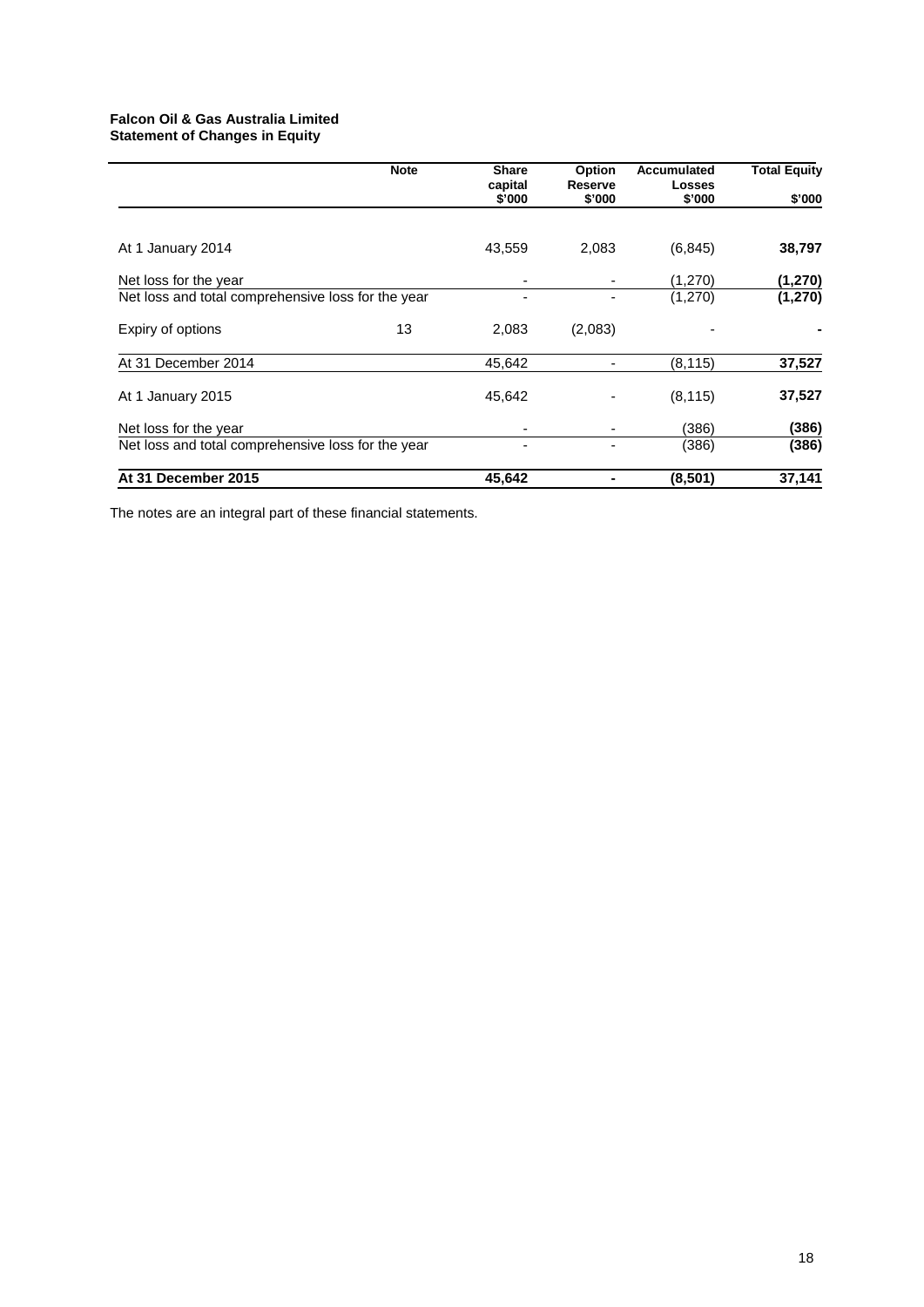## **Falcon Oil & Gas Australia Limited Statement of Cash Flows**

|                                                       |                | Year Ended 31 December |           |
|-------------------------------------------------------|----------------|------------------------|-----------|
|                                                       |                | 2015                   | 2014      |
|                                                       | <b>Notes</b>   | \$'000                 | \$'000    |
| Cash flows from operating activities                  |                |                        |           |
| Net loss for the period                               |                | (386)                  | (1,270)   |
| Adjustment for:                                       |                |                        |           |
| Net finance expense                                   | $\overline{7}$ | 22                     | 570       |
| Other expenses                                        |                | 240                    | 240       |
| Changes in working capital                            |                |                        |           |
| Trade and other receivables                           |                | 19                     | (6)       |
| Accounts payable and accrued expenses                 |                | (46)                   | (244)     |
| Other                                                 |                | (22)                   |           |
| Interest received                                     | $\overline{7}$ |                        | 4         |
| Net cash used in operating activities                 |                | (173)                  | (706)     |
| Cash flows from investing activities                  |                |                        |           |
| Proceeds from farm-out transaction - Origin and Sasol |                |                        | 20.471    |
| GST remitted on farm-out proceeds                     |                |                        | (1,861)   |
| Exploration and evaluation assets                     |                |                        | (6, 873)  |
| Decrease in permit bonds                              |                |                        | 195       |
| Net cash generated from investing activities          |                |                        | 11,932    |
| Cash flows from financing activities                  |                |                        |           |
| Proceeds from related party loans                     |                | 164                    | 3,662     |
| Partial repayment of related party loans              |                |                        | (14, 884) |
| Net cash from / (used in) financing activities        |                | 164                    | (11,222)  |
| Change in cash and cash equivalents                   |                | (9)                    | 4         |
| Effect of exchange rates on cash on cash equivalents  |                | (2)                    | (2)       |
| Cash and cash equivalents at beginning of year        |                | 27                     | 25        |
| Cash and cash equivalents at end of year              |                | 16                     | 27        |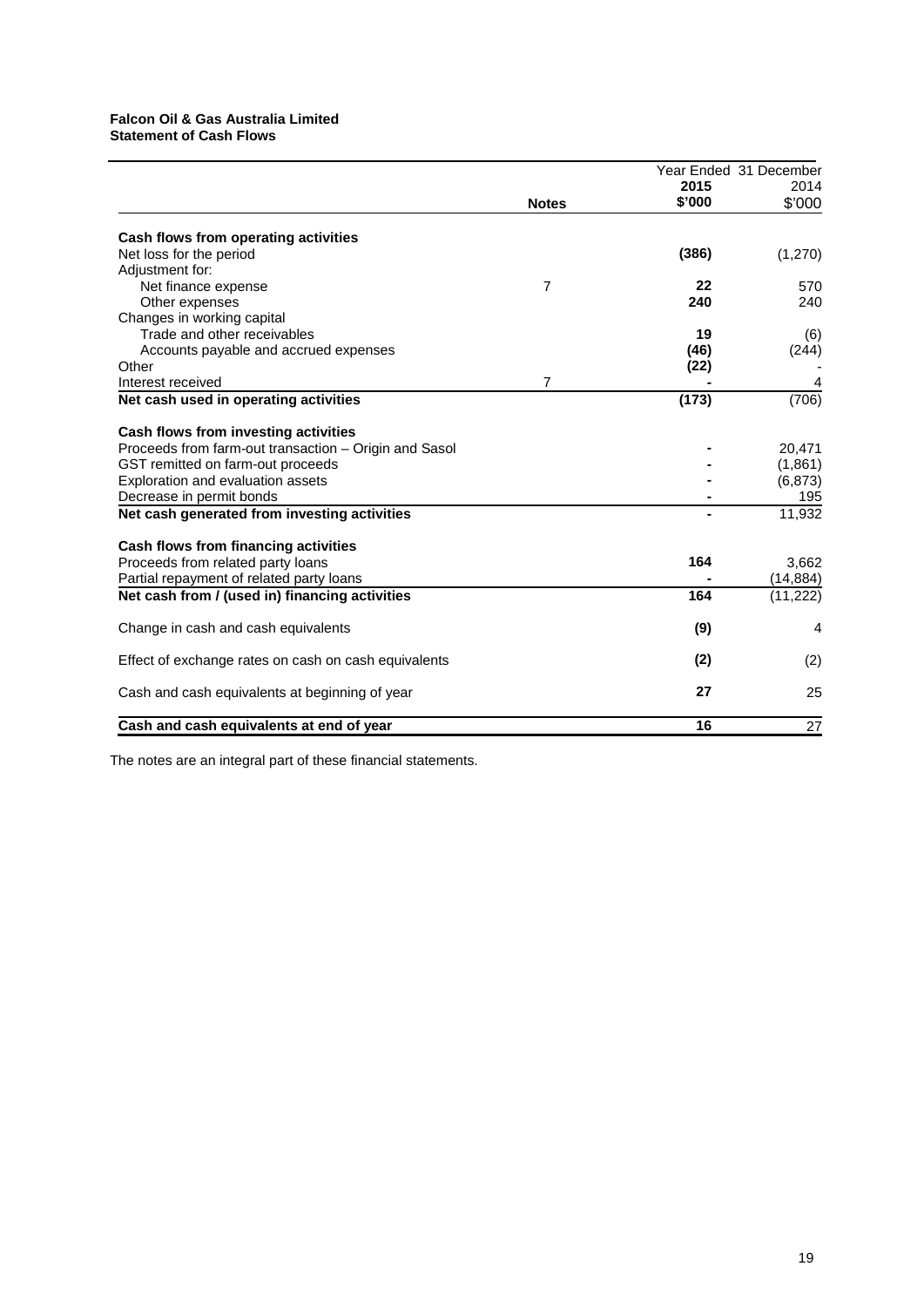## **1. General Information**

Falcon Oil & Gas Australia Limited (the "'**Company**" or "**Falcon Australia**") is domiciled in Australia at Suite 4 Level 10, 3 Spring Street, Sydney, NSW 2000, Australia. The Company was incorporated on 21 August 2008. The Company is a for - profit entity and primarily is involved in oil and gas exploration. The parent entity, owning 98.1% of Falcon Australia is Falcon Oil & Gas Limited ("**Falcon**"), a Canadian entity.

Falcon is incorporated in British Columbia, Canada and headquartered in Dublin, Ireland with a technical team based in Budapest, Hungary. Falcon's Common Shares are traded on Toronto's TSX Venture Exchange ("**TSX-V**") (symbol: FO.V); AIM, a market operated by the London Stock Exchange (symbol: FOG) and ESM, a market regulated by the Irish Stock Exchange (symbol: FAC).

## **2. Accounting policies**

The significant accounting policies adopted by the Company are set out below. These policies have been consistently applied to all years presented, unless otherwise stated.

#### **Basis of preparation and going concern**

The Company's financial statements have been prepared on the going concern basis, which assumes that the Company will continue to be able to meet its liabilities as they fall due for the foreseeable future.

The board has undertaken a detailed review of the Company's anticipated future working capital requirements. The Company's financial commitments are aligned with its farm - out agreement as described in the Operating and Financial Review.

The Company's ability to continue as a going concern in the foreseeable future is dependent upon the continued support of its 98.1% parent Falcon Oil & Gas Ltd. The 98.1% parent Falcon Oil & Gas Ltd, has committed to providing financial support to enable the Company to continue as a going concern for the foreseeable future.

The Company's acquisition and exploration expenditure has been primarily funded by way of loan from its parent entity, Falcon Oil & Gas Ltd. This loan is a \$14 million facility. The facility carried an interest at a rate of Libor + 2% up to a maximum of 7% up until 1 July 2015. From 1 July 2015, the loan is interest free. The facility expires on 31 December 2018 as long as the Company remains a 98.1% subsidiary of Falcon Oil & Gas Ltd. The loan is repayable on demand.

The Directors are satisfied that the continued support of the parent company will enable the Company to successfully meet its cash capital requirements for the foreseeable future and as such have prepared the financial statements on a going concern basis.

In the longer term, the recoverability of the carrying value of the Company's long - lived assets is dependent upon the Company's ability to preserve its interest in the underlying petroleum and natural gas properties, the discovery of economically recoverable reserves, the achievement of profitable operations, and the ability of the Company to obtain financing to support its exploration, development and production activities.

#### **Statement of compliance**

The special purpose financial report has been prepared in accordance with the requirements of the Corporations Act 2001 and the recognition and measurement aspects of all applicable Australian Accounting Standards ("**AASBs**") adopted by the Australian Accounting Standards Board ("**AASB**"). The directors have determined that the Company is not a reporting entity.

The financial report does not include the disclosure requirements of all AASBs except for the following minimum requirements.

- AASB 101 'Presentation of Financial Statements';
- AASB 107 'Cash Flow Statements';
- AASB 108 'Accounting Policies, Changes in Accounting Estimates and Errors';
- AASB 110 'Events after the End of the Reporting Period';
- AASB 1048 'Interpretation and Application of Standards'; and
- AASB 1054 'Australian Additional Disclosures'.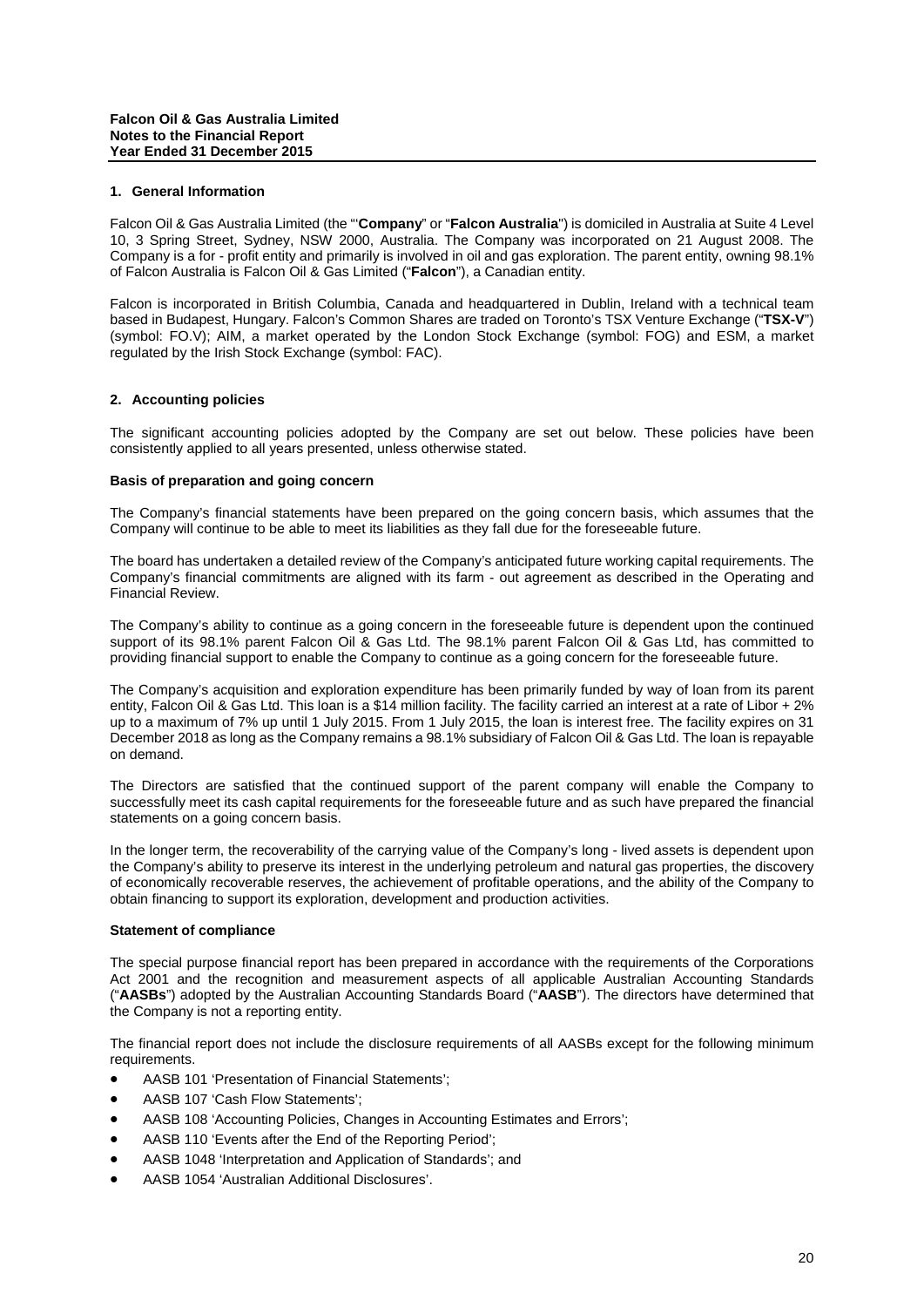A number of new standards, amendments to standards and interpretations, were effective for annual periods beginning on or after 1 January 2015, and have not been applied in preparing this financial report. The company has reviewed these standards and interpretations, and determined none of these standards and interpretations materially impact the company.

The financial report was authorised for issue by the directors on 27 April 2016.

#### **Historical cost convention**

The financial report is prepared on the historical cost basis with the exception of trade and other receivables that are initially recognised at fair value, and subsequently measured at amortised cost less accumulated impairment losses.

## **Functional and presentation currency**

The financial report is presented in United States dollars ("**\$**"), which is the Company's functional currency. All amounts are rounded to the nearest \$'000 unless otherwise stated. "**A\$**" where referenced in the financial report represents Australian Dollars.

#### **Overriding Royalty Interest**

A financial liability will arise in relation to the overriding royalty interests on the Company's Exploration licence when it becomes likely that an obligation will exist, which would occur when production commences.

#### **Call options**

A financial liability will be recognised in relation to call options to reacquire overriding royalty interests on the Company's exploration assets when these become contractual under the agreement.

## **Financial assets**

The Company classifies its financial assets in the following categories: at fair value through the Statement of Profit or Loss and Other Comprehensive Income, loans and receivables and available - for - sale. The classification depends on the purposes for which the financial assets were acquired. Management determines the classification of its financial assets at initial recognition.

*(i) Financial assets at fair value through the Statement of Profit or Loss and Other Comprehensive Income* Financial assets at fair value through the Statement of Profit or Loss and Other Comprehensive Income are financial assets held for trading. A financial asset is classified in this category if acquired principally for the purposes of selling in the short term. Derivatives are also categorised as held for trading unless they are designated as hedges. Asset in this category are classified as current assets if expected to be settled within 12 months; otherwise, they are classified as non - current.

## *(ii) Loans and receivables*

Loans and receivables are non - derivative financial assets with fixed or determinable payments that are not quoted in an active market. They arise when the Company provides money, goods or services directly to a debtor with no intention of trading the receivable. They are initially recognised at fair value and subsequently recorded at amortised cost. They are included in current assets, except for maturities greater than 12 months after the end of the reporting period. These are classified as non - current assets. The Company's loans and receivables comprise "cash and cash equivalents" and "trade and other receivables" in the statement of financial position.

## **Trade payables**

Trade payables are recognised initially at fair value and subsequently measured at amortised cost using the effective interest method.

#### **Derivative financial instruments**

Derivatives (including embedded derivatives) are initially recognised at fair value of the date a derivative contract is entered into and subsequently re - measured at their fair value. The method of recognising the resulting gain or loss depends on whether the derivative is designated as a hedging instrument, and if so, the nature of the item being hedged. The Company has not designated any derivatives as hedges as at 31 December 2015 or 31 December 2014.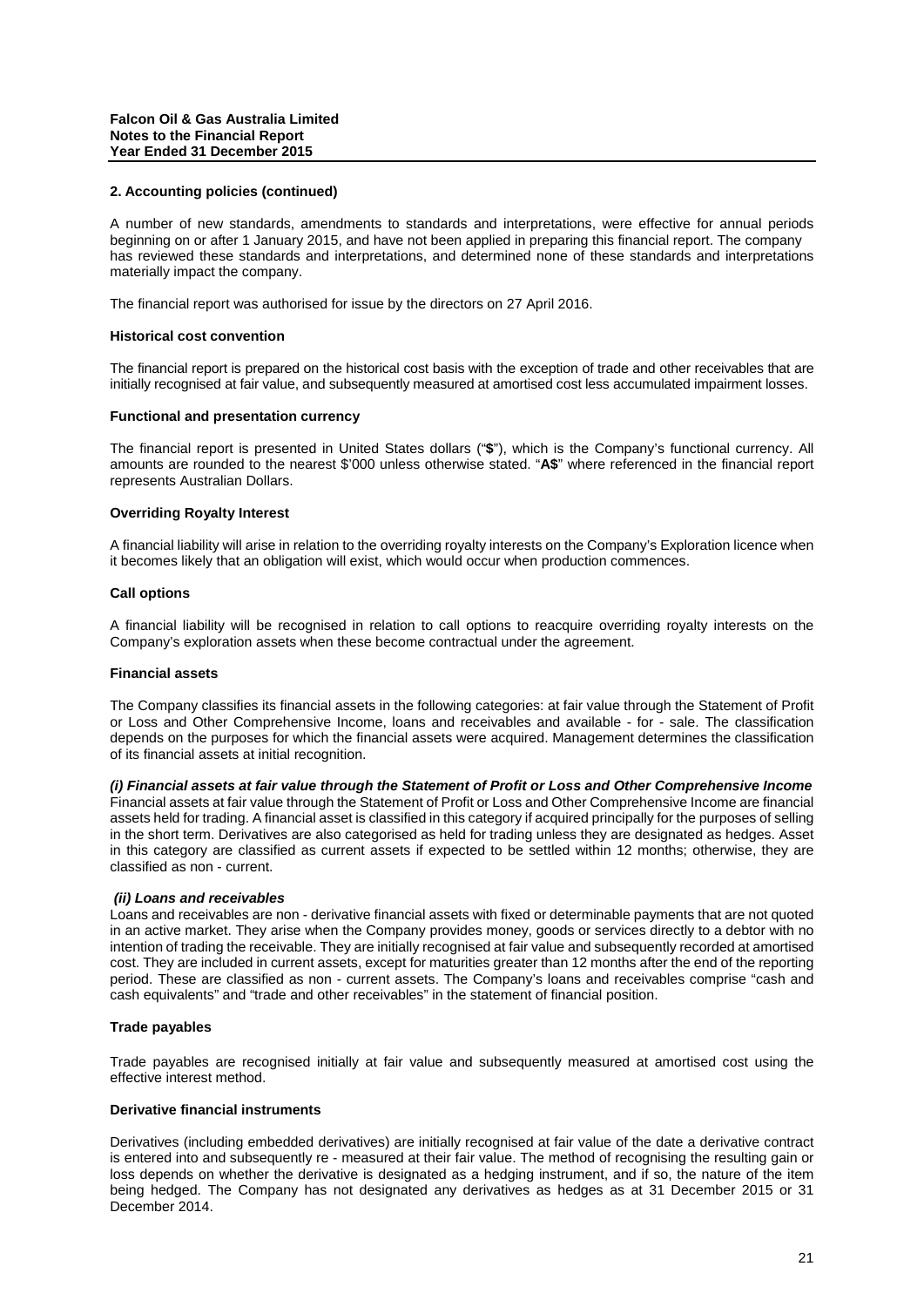Embedded derivatives are separated from the host contract and accounted for separately if the economic characteristics and risks of the host contract and the embedded derivative are not closely related. Changes in the fair value of separable embedded derivatives are recognised immediately in the Statement of Profit or Loss and Other Comprehensive Income.

#### **Share capital**

Ordinary shares are classified as equity. Incremental costs directly attributable to the issue of ordinary shares and share options are recognised as a deduction from equity, net of any tax effects.

#### **Intangible exploration assets**

#### *(i) Recognition and measurement*

## *- Exploration and evaluation ("E&E") expenditures*

Pre - license costs are recognised in the Statement of Profit or Loss and Other Comprehensive Income as part of exploration and evaluation expenses as incurred.

E&E costs, including the costs of acquiring licenses and directly attributable general and administrative costs, initially are capitalised as either tangible or intangible exploration and evaluation assets according to the nature of the assets acquired. The costs are accumulated in cost centers by well, field or exploration area pending determination of technical feasibility and commercial viability i.e. area of interest.

E&E assets are assessed for impairment if (i) sufficient data exists to determine technical feasibility and commercial viability, or (ii) facts and circumstances suggest that the carrying amount exceeds the recoverable amount. For purposes of impairment testing, E&E assets are allocated to cash - generating units.

The technical feasibility and commercial viability of extracting a resource is considered to be determinable when proven reserves are determined to exist. A review of each exploration license or field is carried out, at least annually, to ascertain whether proven reserves have been discovered. Upon determination of proven reserves, intangible exploration and evaluation assets attributable to those reserves are first tested for impairment and then reclassified from E&E assets to a separate category within tangible assets referred to as oil and natural gas interests.

Proceeds from disposal or farm - out transactions of intangible exploration assets are used to reduce the carrying amount of the assets. When proceeds exceed the carrying amount, the difference is recognised as a gain. When the Company disposes of its' full interests, gains or losses are recognised in the Statement of Profit or Loss and Other Comprehensive Income.

#### *- Development and production costs*

Items of property, plant and equipment, which include oil and gas development and production assets, are measured at cost less accumulated depletion and depreciation and accumulated impairment losses. Development and production assets are grouped into cash - generated units (**"CGU's"**) for impairment testing. When significant parts of an item of property, plant and equipment, including oil and natural gas interests, have different useful lives, they are accounted for as separate items (major components).

Gains and losses on disposal of an item of oil and natural gas interests, are determined by comparing the proceeds from disposal with the carrying amount and are recognised net within "other income" or "other expenses" in the Statement of Profit or Loss and Other Comprehensive Income.

## *(ii) Subsequent costs*

Costs incurred subsequent to the determination of technical feasibility and commercial viability and the costs of replacing parts of property, plant and equipment are recognised as oil and natural gas interests only when they increase the future economic benefits embodied in the specific asset to which they relate. All other expenditures are recognised in the Statement of Profit or Loss and Other Comprehensive Income as incurred.

Such capitalised oil and natural gas interests generally represent costs incurred in developing proved and / or probable reserves and bringing in or enhancing production from such reserves, and are accumulated on a field or geotechnical area basis. The carrying amount of any replaced or sold component is derecognised. The costs of the day - to - day servicing of property, plant and equipment are recognised in the Statement of Profit or Loss and Other Comprehensive Income as incurred.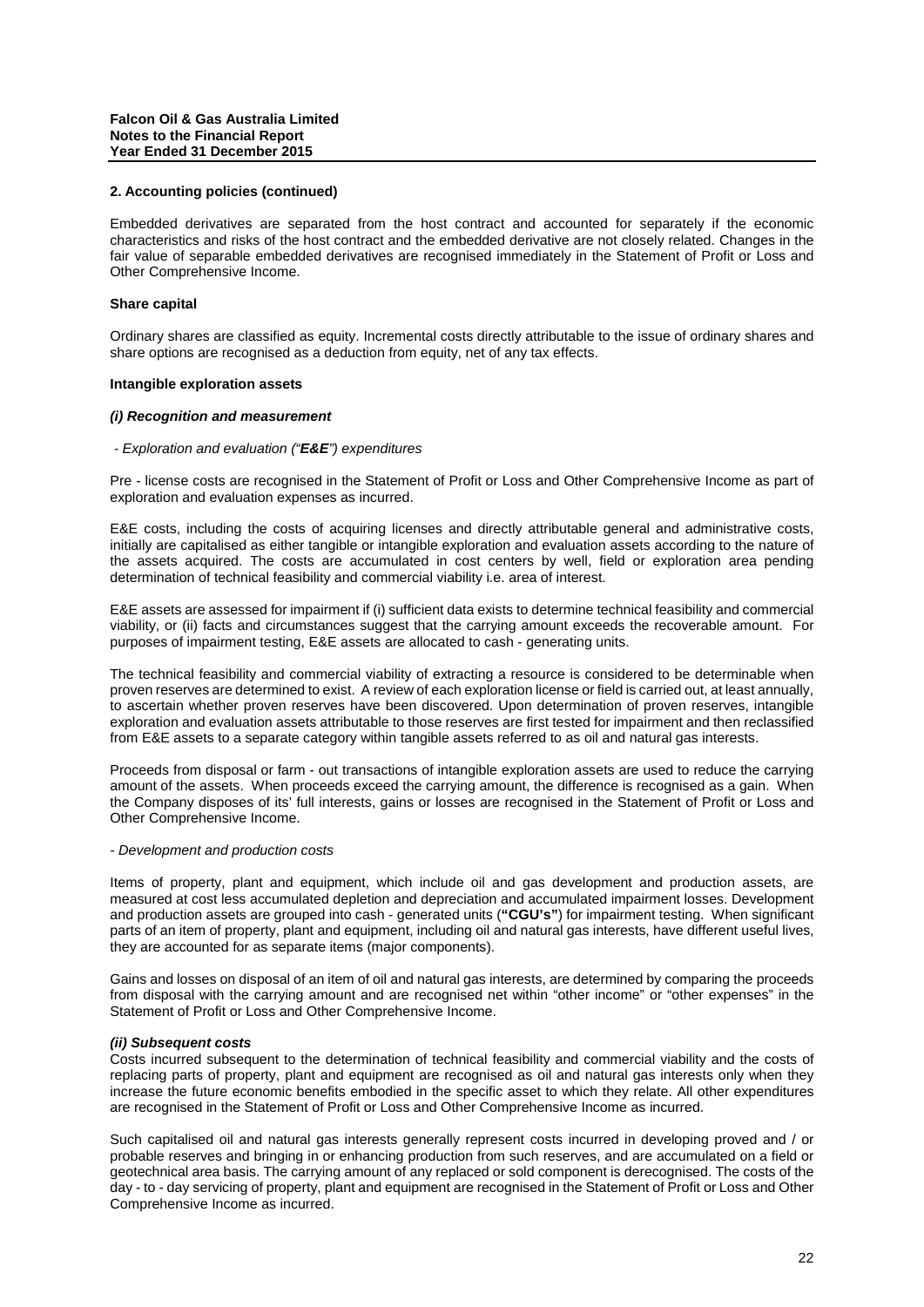#### **Leased assets**

Operating leases are not recognised on the Company's statement of financial position.

Payments made under operating leases are recognised in the Statement of Profit or Loss and Other Comprehensive Income on a straight - line basis over the term of the lease. Lease incentives received are recognised as an integral part of the total lease expense, over the term of the lease.

#### **Impairment**

#### *(i) Financial assets*

A financial asset is assessed at each reporting date to determine whether there is any objective evidence that it is impaired. A financial asset is considered to be impaired if objective evidence indicates that one or more events have had a negative effect on the estimated future cash flows of that asset.

An impairment loss in respect of a financial asset measured at amortised cost is calculated as the difference between its carrying amount and the present value of the estimated future cash flows discounted at the original effective interest rate.

Individually significant financial assets are tested for impairment on an individual basis. The remaining financial assets are assessed collectively in groups that share similar credit risk characteristics.

All impairment losses are recognised in the Statement of Profit or Loss and Other Comprehensive Income. An impairment loss is reversed if the reversal can be related objectively to an event occurring after the impairment loss was recognised. For financial assets measured at amortised cost the reversal is recognised in the Statement of Profit or Loss and Other Comprehensive Income.

#### *(ii) Non - financial assets*

The carrying amounts of the Company's non - financial assets, other than E&E assets are reviewed at each reporting date to determine whether there is any indication of impairment. If any such indication exists, then the asset's recoverable amount is estimated. E&E assets are assessed for impairment when they are reclassified to property, plant and equipment, as oil and natural gas interests, and also if facts and circumstances suggest that the carrying amount exceeds the recoverable amount.

For the purpose of impairment testing, assets are grouped together into the smallest group of assets that generates cash inflows from continuing use that are largely independent of the cash inflows of other assets or groups of assets, the cash - generating unit (**"CGU"**). The recoverable amount of an asset or a CGU is the greater of its value in use and its fair value less costs to sell.

In assessing value in use, the estimated future cash flows are discounted to their present value using a pre - tax discount rate that reflects current market assessments of the time value of money and the risks specific to the asset. Value in use is generally computed by reference to the present value of the future cash flows expected to be derived from production of proven and probable reserves.

E&E assets are allocated to related CGU's when they are assessed for impairment, both at the time of any triggering facts and circumstances as well as upon their eventual reclassification to producing assets (oil and natural gas interests in property, plant and equipment).

An impairment loss is recognised if the carrying amount of an asset or its CGU exceeds its estimated recoverable amount. Impairment losses are recognised in the Statement of Profit or Loss and Other Comprehensive Income. Impairment losses recognised in respect of CGU's are allocated to reduce the carrying amounts of the other assets in the unit (group of units) on a pro rata basis.

Impairment losses recognised in prior years are assessed at each reporting date for any indications that the loss has decreased or no longer exists. An impairment loss is reversed if there has been a change in the estimates used to determine the recoverable amount. An impairment loss is reversed only to the extent that the asset's carrying amount does not exceed the carrying amount that would have been determined, net of depletion and depreciation or amortisation, if no impairment loss had been recognised.

#### **Provisions**

A provision is recognised if, as a result of a past event, the Company has a present legal or constructive obligation that can be estimated reliably, and it is probable that an outflow of economic benefits will be required to settle the obligation. Provisions are determined by discounting the expected future cash flows at a pre - tax rate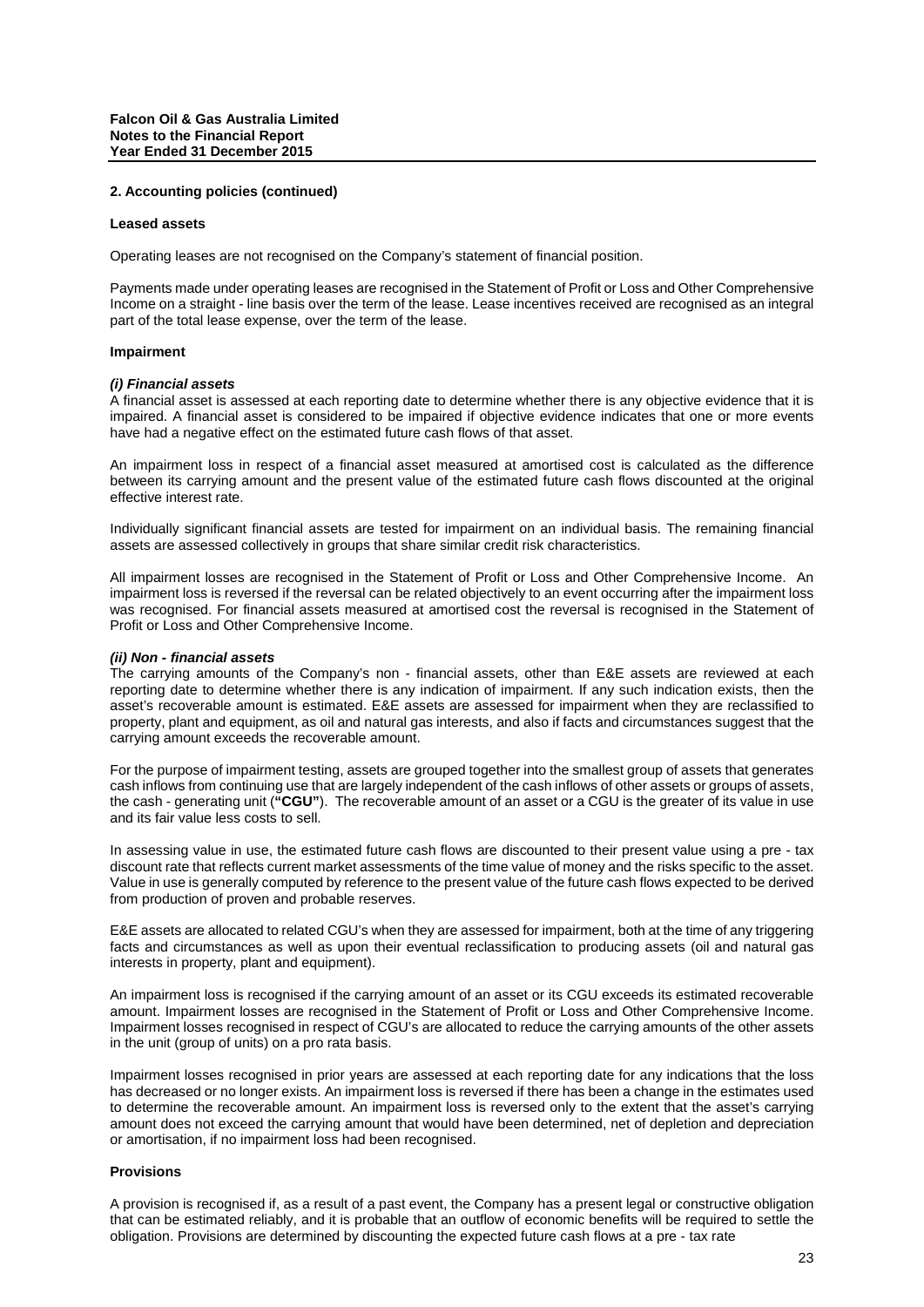that reflects current market assessments of the time value of money and the risks specific to the liability. Provisions are not recognised for future operating losses.

## *(i) Decommissioning provisions*

The Company's activities give rise to dismantling, decommissioning and site disturbance re - mediation activities. Provision is made for the estimated cost of site restoration and capitalised in the relevant asset category.

Decommissioning provisions are measured at the present value of management's best estimate of expenditure required to settle the present obligation at the statement of financial position date. Subsequent to initial measurement, the obligation is adjusted at the end of each period to reflect the passage of time and changes in the estimated future cash flows underlying the obligation. The increase in the provision due to the passage of time is recognised as finance costs whereas increases / decreases due to changes in the estimated future cash flows are recorded against the related asset. Actual costs incurred upon settlement of the decommissioning provisions are charged against the provision to the extent the provision was established.

#### **Finance income and expenses**

Financing costs comprise interest payable on borrowings calculated using the effective interest method, and interest earned.

Interest income is recognised as it accrues in the Statement of Profit or Loss and Other Comprehensive Income, using the effective interest method.

Interest bearing borrowings are recognised initially at fair value less attributable transaction costs. Subsequent to initial recognition, interest bearing borrowings are stated at amortised cost with any difference between cost and redemption value being recognised in the Statement of Profit or Loss and Other Comprehensive Income over the period of the borrowings on an effective interest basis.

Foreign currency gains and losses, reported under finance income and expenses, are those related to financing items.

## **Income tax**

Income tax expense comprises current and deferred tax. Income tax expense is recognised in the Statement of Profit or Loss and Other Comprehensive Income except to the extent that it relates to items recognised directly in equity, in which case it is recognised in equity.

Current tax is the expected tax payable on the taxable income for the year, using tax rates enacted or substantively enacted at the reporting date, and any adjustment to tax payable in respect of previous years.

Deferred tax is recognised using the statement of financial position method, providing for temporary differences between the carrying amounts of assets and liabilities for financial reporting purposes and the amounts used for taxation purposes. Deferred tax is not recognised on the initial recognition of assets or liabilities in a transaction that is not a business combination. In addition, deferred tax is not recognised for taxable temporary differences arising on the initial recognition of goodwill. Deferred tax is measured at the tax rates that are expected to be applied to temporary differences when they reverse, based on the laws that have been enacted or substantively enacted by the reporting date. Deferred tax assets and liabilities are offset if there is a legally enforceable right to offset, and they relate to income taxes levied by the same tax authority on the same taxable entity, or on different tax entities, but they intend to settle current tax liabilities and assets on a net basis or their tax assets and liabilities will be realised simultaneously.

A deferred tax asset is recognised to the extent that it is probable that future taxable profits will be available against which the temporary difference can be utilised. Deferred tax assets are reviewed at each reporting date and are reduced to the extent that it is no longer probable that the related tax benefit will be realised.

#### **Goods and services tax**

Revenue, expenses and assets are recognised net of the amount of goods and services tax ("**GST**"), except where the amount of GST incurred is not recoverable from the taxation authority. In these circumstances, the GST is recognised as part of the cost of acquisition of the asset or as part of the expense.

Receivables and payables are stated with the amount of GST included. The net amount of GST recoverable from, or payable to, the Australian Tax office ("**ATO**") is included as a current asset or liability in the statement of financial position.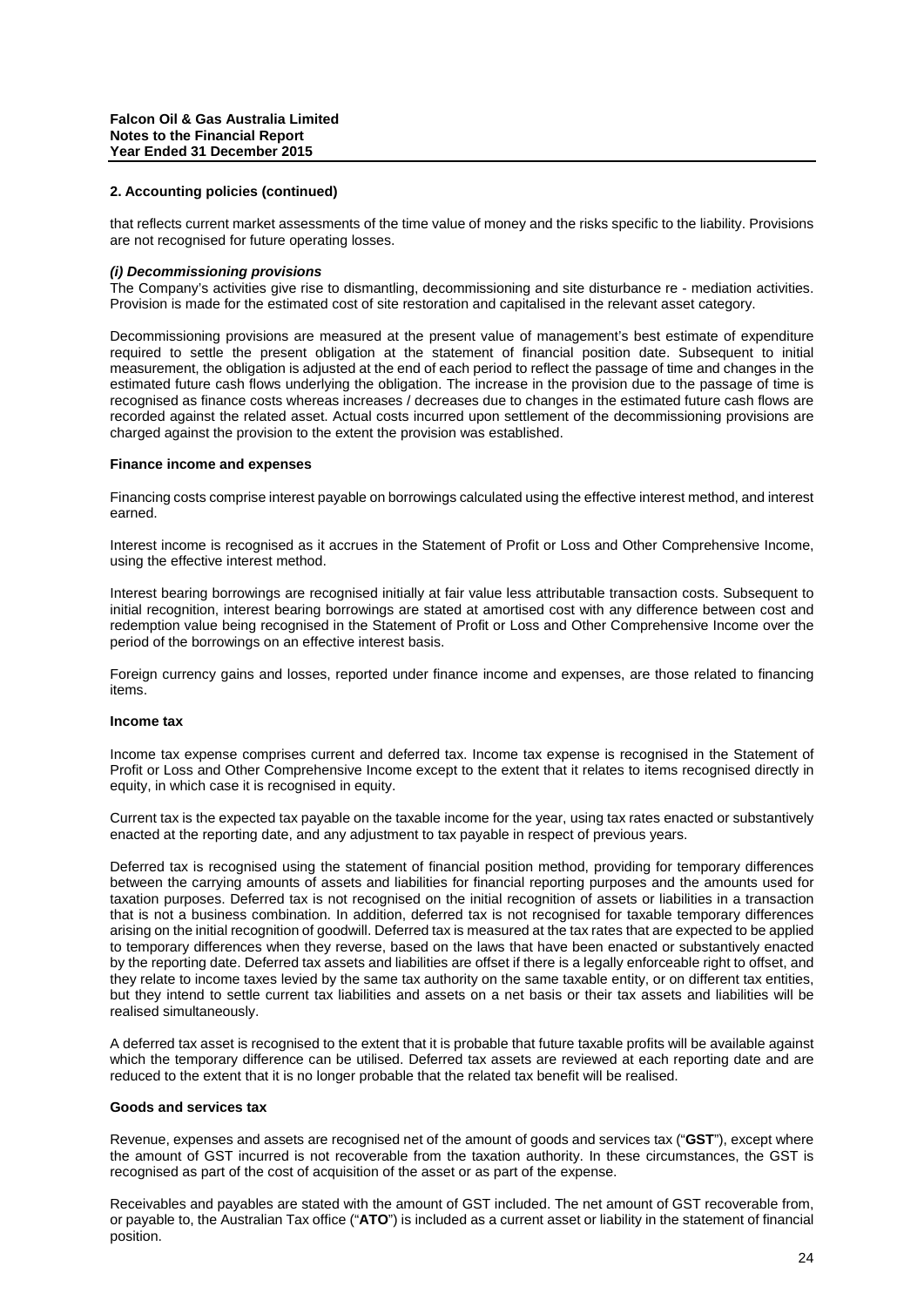Cash flows are included in the statement of cash flows on a gross basis unless otherwise indicated.

#### **3. Critical accounting estimates and judgements**

Preparation of financial report requires a significant number of judgemental assumptions and estimates to be made. This impacts the income and expenses recognised in the Statement of Profit or Loss and Other Comprehensive Income together with the valuation of the assets and liabilities in the statement of financial position. Such estimates and judgements are based on historical experience and other factors, including expectation of future events that are believed to be reasonable under the circumstances and are subject to continual re - evaluation. It should be noted that the impact of valuation in some assumptions and estimates can have a material impact on the reported results.

The following are key sources of estimation uncertainty and critical accounting judgements in applying the Company's accounting policies:

#### *Critical judgments*

#### *(i) Exploration and evaluation assets*

The carrying value of exploration and evaluation assets was \$39.6 million at 31 December 2015 (2014: \$39.6 million). The Company has determined that there are no indicators of impairment present in accordance with AASB 6 "Exploration for and evaluation of mineral interests" and thus impairment evaluations were not performed on the asset.

Management's conclusion that no facts or circumstances exist that suggested the exploration and evaluation assets may be impaired required judgment based on experience and the expected progress of current exploration and evaluation activities.

Preparation for Falcon Australia's 2016 Australian drilling programme is at an advanced stage. This includes a multi-stage hydraulic fracturing of Amungee NW-1H well which was suspended in 2015.

The JV's attention is focused on an in-depth shale evaluation program and petrophysical analysis of all the technical data gathered on the three wells drilled to date. This includes data obtained from the first DFIT successfully commenced on the Kalala S-1 well in November 2015.

Rig 185 is "warm stacked" on location in the Beetaloo basin allowing for an early commencement of the 2016 drilling program. The cost of stacking Rig 185 is borne by Origin and Sasol with no financial impact on Falcon.

The work programme supports the carrying value of the asset and therefore no indicators of impairment exist.

#### *Critical estimates*

#### *(ii) Going concern*

The financial statements have been prepared on the going concern basis. In considering the financial position of the Company, the Company has considered the forecasted operating and capital expenditures for the foreseeable future and cash flows relating to its financing. Forecasting those cash flows requires significant judgment when estimating expected operating expenditure, capital expenditure and the continued support of the parent company.

## **4. Standards, Interpretations and amendments to published standards that are not yet effective**

A number of new standards, amendments to standards and interpretations are effective for annual periods beginning after 1 January 2015, and have not been applied in preparing these financial statements. The Company does not plan to adopt these standards, early and the extent of the impact has not been assessed yet.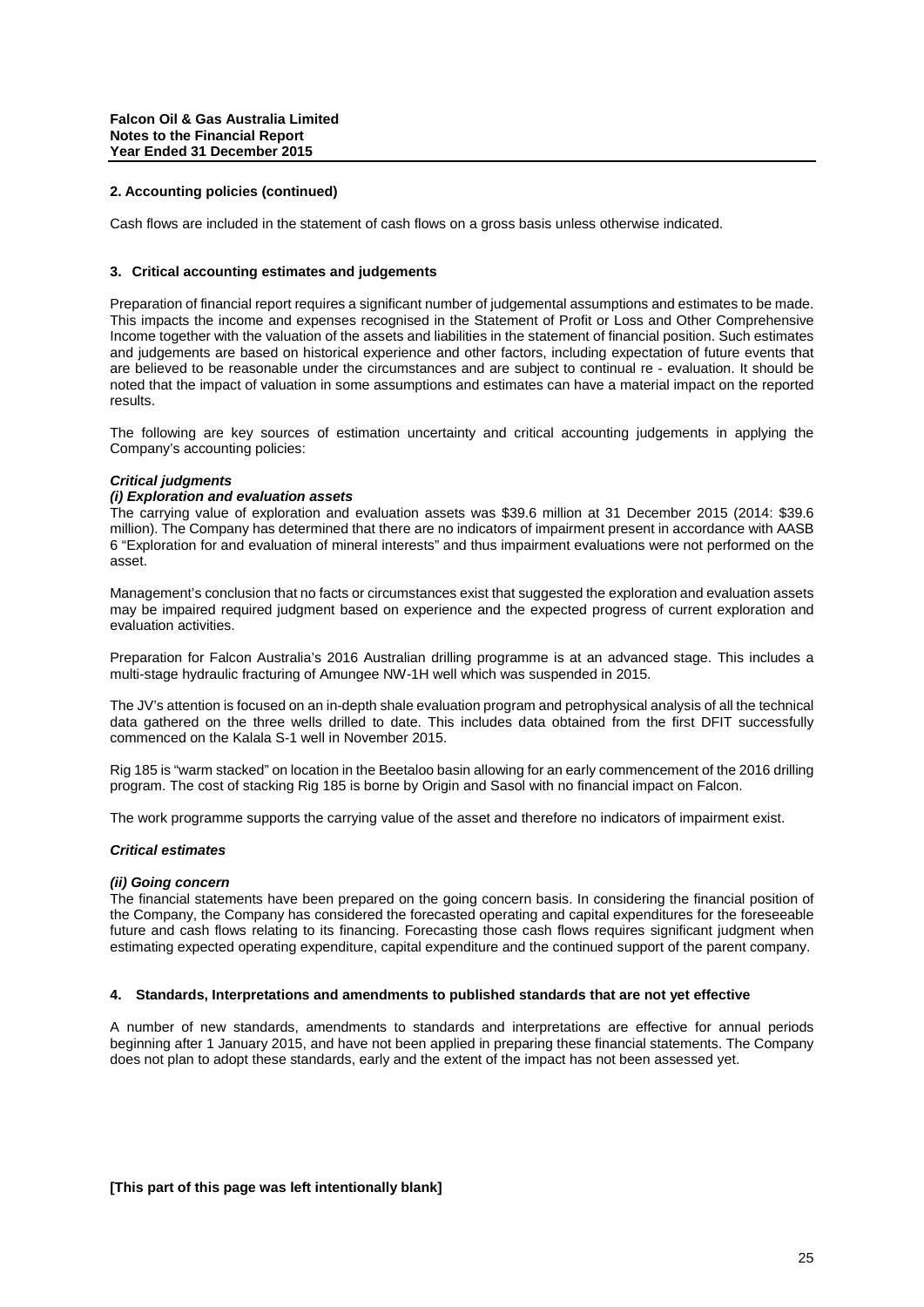#### **5. General and administrative expenses**

General and administrative expenses costs of:

|                                 | Year ended 31 December |        |
|---------------------------------|------------------------|--------|
|                                 | 2015                   | 2014   |
|                                 | \$'000                 | \$'000 |
| Accounting and audit fees       | 34                     | 66     |
| Consulting fees                 | 32                     | 202    |
| Legal fees                      |                        | 2      |
| Office and Administrative costs | 19                     | 39     |
| Directors' fees                 | 30                     | 35     |
| Travel and promotion            | 31                     | 116    |
|                                 | 146                    | 460    |

## **6. Auditors' Remuneration**

|                                 | Year ended 31 December |        |
|---------------------------------|------------------------|--------|
|                                 | 2015                   | 2014   |
|                                 | \$'000                 | \$'000 |
| Audit of financial report - BDO | 17                     | 13     |
| Tax fees - BDO                  | 9                      | 27     |
|                                 | 26                     | 40     |

The Company's auditors changed in 2014. With effect from 9 January 2014, BDO Audit (WA) Pty Ltd. of Subiaco, Western Australia ("**BDO**") was appointed as Company auditor. The incumbent, KPMG of Brisbane, Queensland, Australia ("**KMPG**") resigned effective 9 January 2014. The above amounts are stated excluding expenses and GST.

The Company has considered the non – audit tax services provided during the year by the auditor. The Company is satisfied that the provision of those non – audit services during the year by the auditor is compatible with, and did not compromise, the auditor independence requirements of the Corporation Act 2001 for the following reasons:

- all non audit services were subject to the corporate governance procedures adopted by the Company and have been reviewed to ensure they do not impact the integrity and objectivity of the auditor; and
- the non audit services provided do not undermine the general principles relating to auditor independence as set out in APES 110 Code of Ethics for Professional Accountants, as they did not involve reviewing or auditor's own work, acting in a management or decision making capacity for the Group, acting as an advocate for the Group or jointly sharing risks and rewards.

## **7. Finance expense**

|                                            | Year ended 31 December |        |
|--------------------------------------------|------------------------|--------|
|                                            | 2015                   | 2014   |
|                                            | \$'000                 | \$'000 |
| <b>Finance income</b>                      |                        |        |
| Interest income                            |                        | 4      |
|                                            | ۰                      | 4      |
| <b>Finance expense</b>                     |                        |        |
| Effective interest on loans and borrowings | (22)                   | (204)  |
| Net foreign exchange loss                  |                        | (370)  |
|                                            | (22)                   | (574)  |
| Net finance expense                        | (22)                   | (570)  |

Interest costs noted above relate to the related party loan (refer to note 15). The interest owing has been recognised within the outstanding loan balance.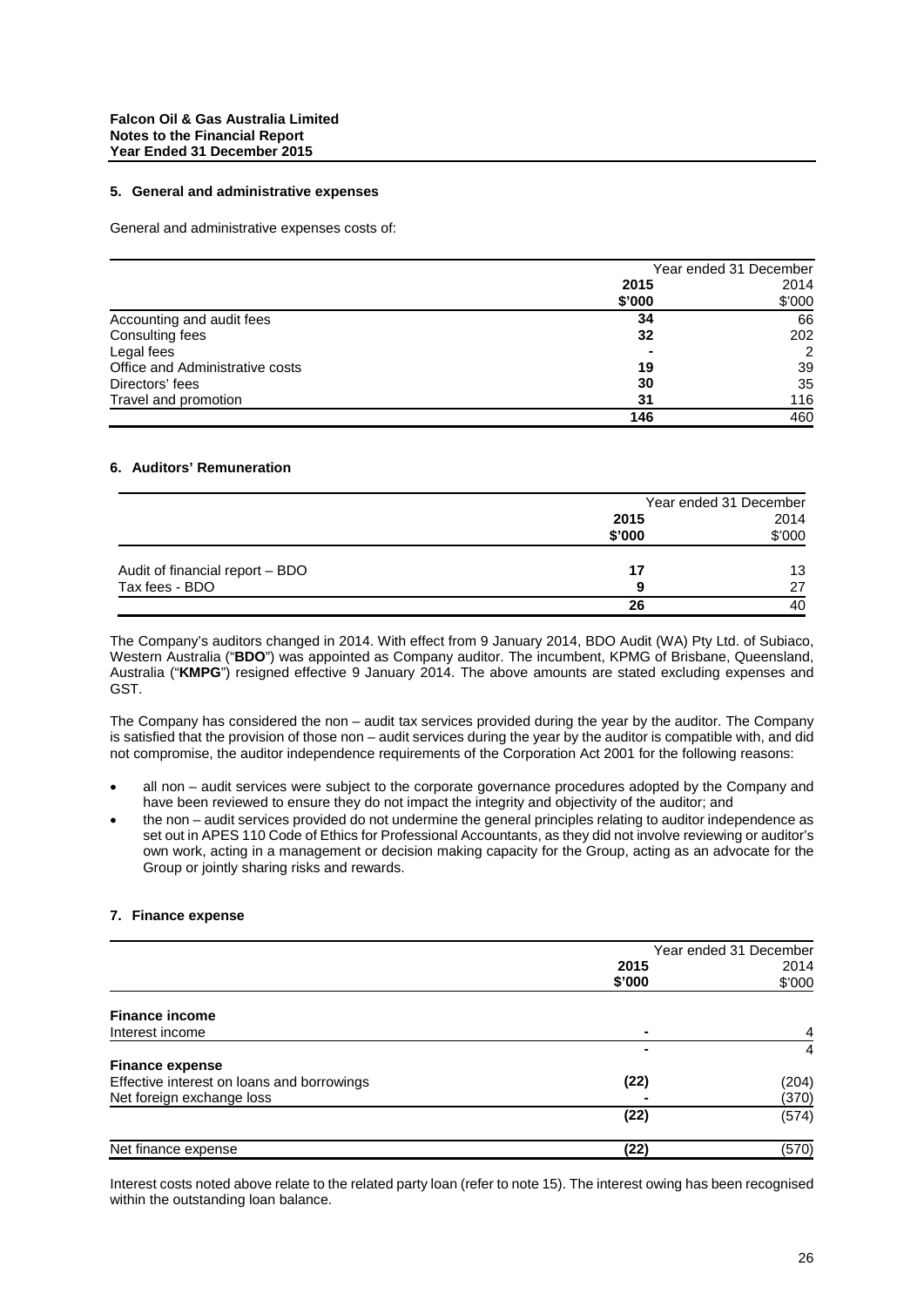## **8. Exploration & Evaluation assets**

|                              | Year ended 31 December |           |
|------------------------------|------------------------|-----------|
|                              | 2015                   | 2014      |
|                              | \$'000                 | \$'000    |
| Opening balance at 1 January | 39,619                 | 51.444    |
| Additions                    |                        | 6,785     |
| Disposals                    | (1)                    |           |
| Farm out: net costs          | $\blacksquare$         | (18, 610) |
| Balances as at 31 December   | 39,618                 | 39,619    |

E&E assets consist of the Company's exploration projects which are pending the determination of proven or probable reserves. Additions represent the Company's costs incurred on E&E assets during the period.

The impairment of intangible exploration assets, and any eventual reversal thereof, is recognised as additional depletion, depreciation and amortisation expense in the Statement of Profit or Loss and Other Comprehensive Income as impairment of non - current assets.

As at 31 December 2015 and 31 December 2014, there were no indicators of impairment as defined by AASB 6, and as such no impairment testing was performed.

On 21 August 2014, Falcon Australia completed the Agreements with Origin and Sasol, each farming into 35% of Falcon Australia's Exploration Permits in the Beetaloo Basin, Australia.

The transaction details were:

- Falcon Australia received A\$20 million cash from the farminees.
- Origin was appointed as Operator.
- Farminees to carry Falcon Australia in a nine well exploration and appraisal program over 2014 to 2018 inclusive, detailed as follows:<br>
o 3 vertical exploration/stra
	- o 3 vertical exploration/stratigraphic wells and core studies;<br>o 1 hydraulic fracture stimulated vertical exploration well an
	- 1 hydraulic fracture stimulated vertical exploration well and core study;
	- o 1 hydraulic fracture stimulated horizontal exploration well, commercial study and 3C resource assessment; and
	- o 4 hydraulic fracture stimulated horizontal exploration/appraisal wells, micro-seismic and 90 day production tests.
- Drilling/testing specifically planned to take the project towards commerciality. Falcon Australia retains a 30% interest in the Permits.
- Farminees will pay for the full cost of completing the first five wells estimated at A\$64 million, and will fund any cost overruns. This work is expected to be completed between 2015 - 2016.
- Farminees to pay the full cost of the following two horizontally fracture stimulated wells, 90 day production tests and micro seismic with a capped expenditure of A\$53 million, any cost overrun funded by each party in proportion to their working interest. This work programme is expected to be undertaken in 2017.
- Farminees to pay the full cost of the final two horizontally fracture stimulated wells and 90 day production tests capped at A\$48 million, any cost overrun funded by each party in proportion to their working interest. This work programme is expected to be undertaken in 2018.
- Farminees may reduce or surrender their interests back to Falcon Australia only after:
	- $\circ$  the drilling of the first five wells or  $\circ$  the drilling and testing of the next
	- the drilling and testing of the next two horizontally fracture stimulated wells.

Refer to the Operating and Financial Review for an update on operations during 2015.

## **9. Trade and other receivables (non - current assets)**

|                   | 22     | 24                |
|-------------------|--------|-------------------|
| Bonds for permits | 22     | 24                |
|                   | \$'000 | \$'000            |
|                   | 2015   | 2014              |
|                   |        | As at 31 December |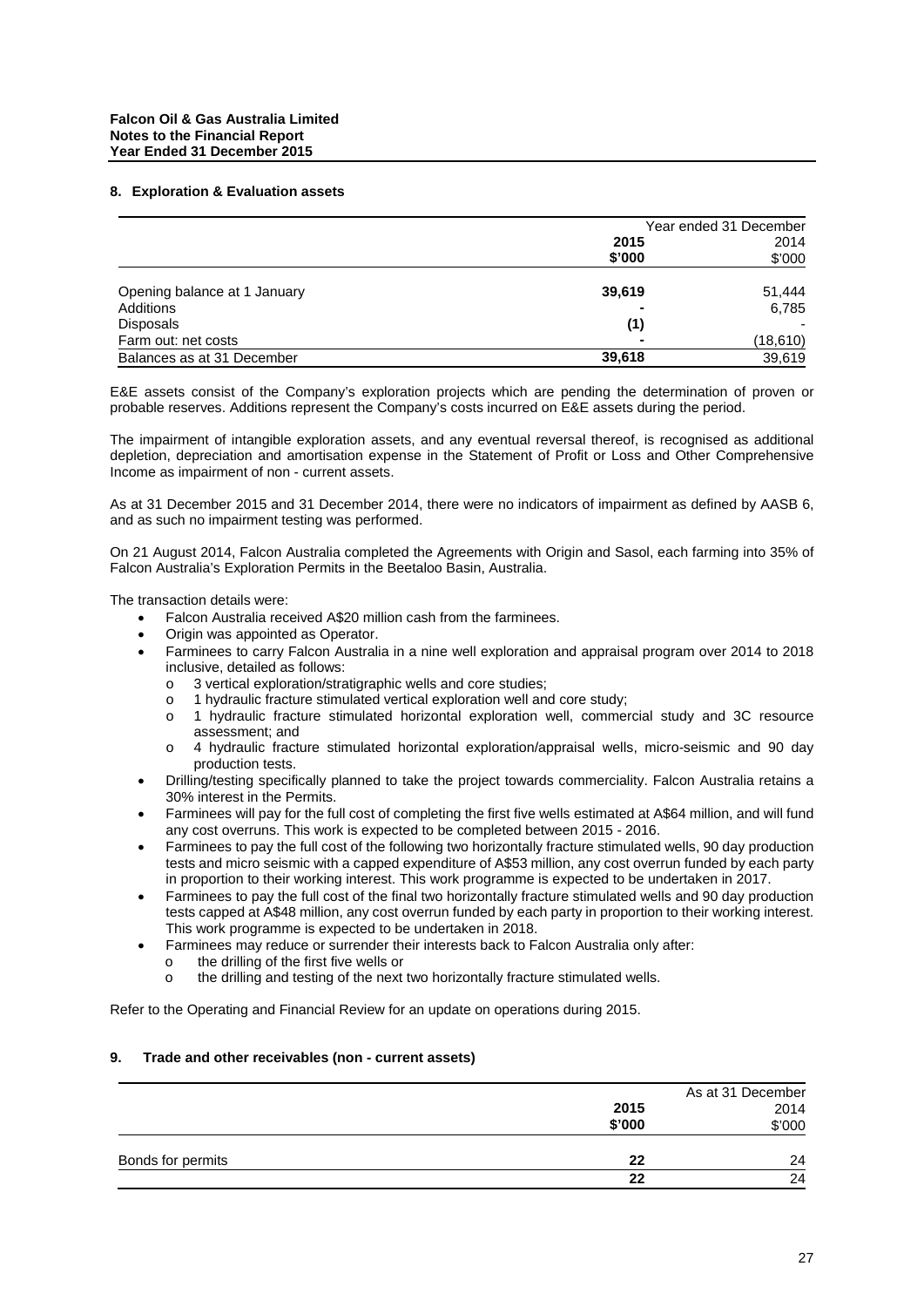## **10. Cash and cash equivalents**

|                                 |        | As at 31 December |
|---------------------------------|--------|-------------------|
|                                 | 2015   | 2014              |
|                                 | \$'000 | \$'000            |
| 16<br>Cash and cash equivalents | 27     |                   |
|                                 | 16     | 27                |

Cash and cash equivalents can include cash on hand, deposits held on call with banks, other short term highly liquid investments with initial maturities of three months or less at inception and bank overdrafts where a legal right of offset exists. Bank overdrafts where no legal right of offset exists are shown within borrowings in current liabilities in the statement of financial position

## **11. Trade and other receivables (current assets)**

|                   | 2015<br>\$'000 | As at 31 December<br>2014<br>\$'000 |
|-------------------|----------------|-------------------------------------|
| Prepayments       | 3              | 5                                   |
| Other receivables | $\blacksquare$ | 17                                  |
|                   | ×.             | 22                                  |

## **12. Share Capital**

The following is a reconciliation of the issued and outstanding shares in issue:

|                     | <b>Note</b> | Number of share | <b>Share Capital</b><br>\$'000 |
|---------------------|-------------|-----------------|--------------------------------|
| At 1 January 2014   |             | 206,393,237     | 43,559                         |
| Expiry of options   | 13          |                 | 2,083                          |
| At 31 December 2014 |             | 206,393,237     | 45.642                         |
| At 31 December 2015 |             | 206,393,237     | 45,642                         |

Holders of ordinary shares are entitled to receive dividends as declared from time to time and are entitled to one vote per share at shareholders' meetings. The Company does not have authorised capital or par value in respect of its issued shares

In the event of winding up of the Company, ordinary shareholders rank after creditors and are fully entitled to any proceeds of liquidation.

The Company's objectives when managing capital are to safeguard its ability to continue as a going concern in order to realise its investment in the Beetaloo exploration permits. The company manages the components of shareholders' equity and its cash as capital, and makes adjustments to these components in response to the Company's business objectives and the economic climate. To maintain or adjust its capital structure, the Company may issue new common shares or debt instruments, or borrow money or acquire or convey interests in other assets. The Company does not anticipate the payment of dividends in the foreseeable future. The Company is dependent upon its 98.1 % Parent Company for continued funding.

## **13. Expired Options**

Options holders were entitled to receive 1 fully paid ordinary share for each option exercised by payment of \$1.25 per option at any time up to the expiry date. 5,213,877 options expired on 4 June 2013 and 1,296,721 options expired on 15 November 2013. The option reserve was the fair value of the options on the date of issue. In 2014 the value associated with these expired options has been transferred to share capital in the amount of \$2,083,000.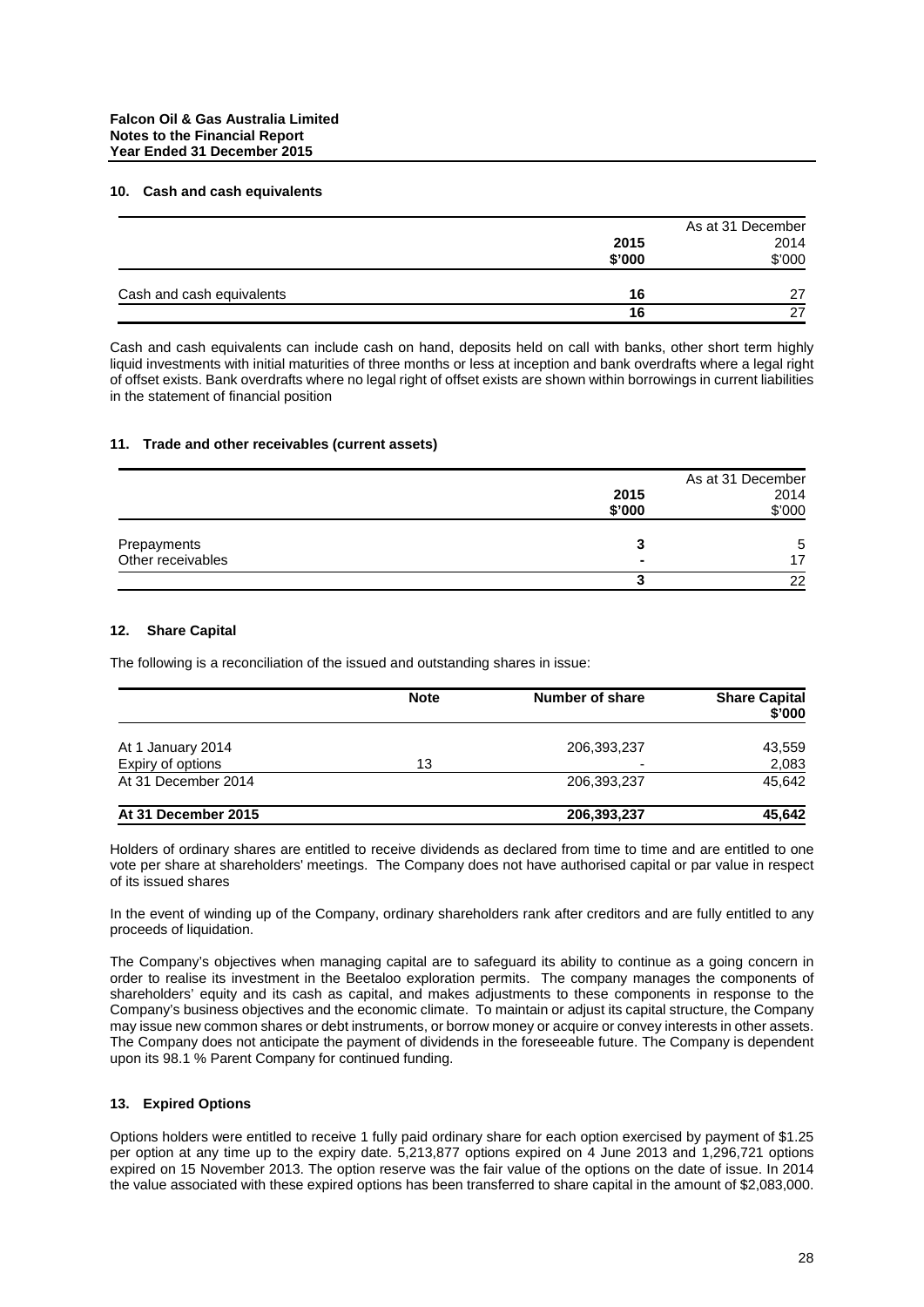## **14. Accounts payable and accrued expenses**

|                |        | As at 31 December |
|----------------|--------|-------------------|
|                | 2015   | 2014              |
|                | \$'000 | \$'000            |
| Trade payables | 8      | 24                |
| Accruals       | 228    | 263               |
|                | 236    | 287               |

## **15. Related party loans**

|                                            | 2,282  | 1,878             |
|--------------------------------------------|--------|-------------------|
| Related party loans - Falcon Oil & Gas Ltd | 2,282  | 1,878             |
|                                            | \$'000 | \$'000            |
|                                            | 2015   | 2014              |
|                                            |        | As at 31 December |

The Company's acquisition and exploration expenditure has been primarily funded by way of loan from its parent entity, Falcon Oil & Gas Ltd. This loan is a \$14 million facility. The facility carried an interest at a rate of Libor + 2% up to a maximum of 7% up until 1 July 2015. From 1 July 2015, the loan is interest free. The facility expires on 31 December 2018 as long as the Company remains a 98.1% subsidiary of Falcon Oil & Gas Ltd. The loan is repayable on demand.

## **16. Overriding Royalty, Beetaloo Basin, Australia**

On 1 November 2013, Falcon Australia announced it had entered into an agreement ("**the CRIAG Agreement**") with CR Innovations AG ("**CRIAG**") to acquire its 4% Overriding Royalty Interest ("**ORRI**") relating to its exploration permits in the Beetaloo Basin. The transaction details were:

- Falcon Australia made an initial payment to CRIAG of \$999,000 on signing the CRIAG Agreement;
- Falcon Australia to make a second payment to CRIAG of \$999,000 to acquire the first 3% (three fourths) of the ORRI upon completion of a farm - out deal in Australia;
- CRIAG has granted Falcon Australia a five year call option to acquire the remaining 1% (one fourth) for \$5 million; and
- All ORRI's acquired under the CRIAG Agreement will be immediately cancelled by Falcon Australia.

On 17 December 2013, Falcon Australia announced it had entered into an agreement with Malcolm John Gerrard, Territory Oil & Gas LLC and Tom Dugan Family Partnership LLC ("**TOG Group**") to acquire up to 7% (seven eighths) of their 8% private ORRI over Falcon Australia's Exploration Permits in the Beetaloo Basin for the following consideration:

- Falcon Australia will make a payment to TOG Group of \$5 million to acquire 5% (five eighths) of their ORRI only on completion of a Beetaloo farm - out transaction;
- TOG Group will grant Falcon Australia a five year call option to acquire a further 2% (two eighths) of their ORRI for a payment of \$15 million;
- All ORRIs acquired under the Agreement will be immediately cancelled by Falcon Australia; and
- TOG Group will retain a 1% ORRI.

On completion of Falcon's Beetaloo farm-out as announced on the 21 August 2014, Falcon Australia made the second payment to CRAIG in the amount of \$999,000 and to the TOG Group in the amount of \$5 million. The overriding royalty is now at 4%. As detailed in the respective CRAIG agreement and the TOG agreement, Falcon Australia and the Farminees have the option to reduce this royalty further to 1% by the exercise of two call options. The call options will be funded by Falcon Australia and each of the Farminees in proportion to their interest in the permits.